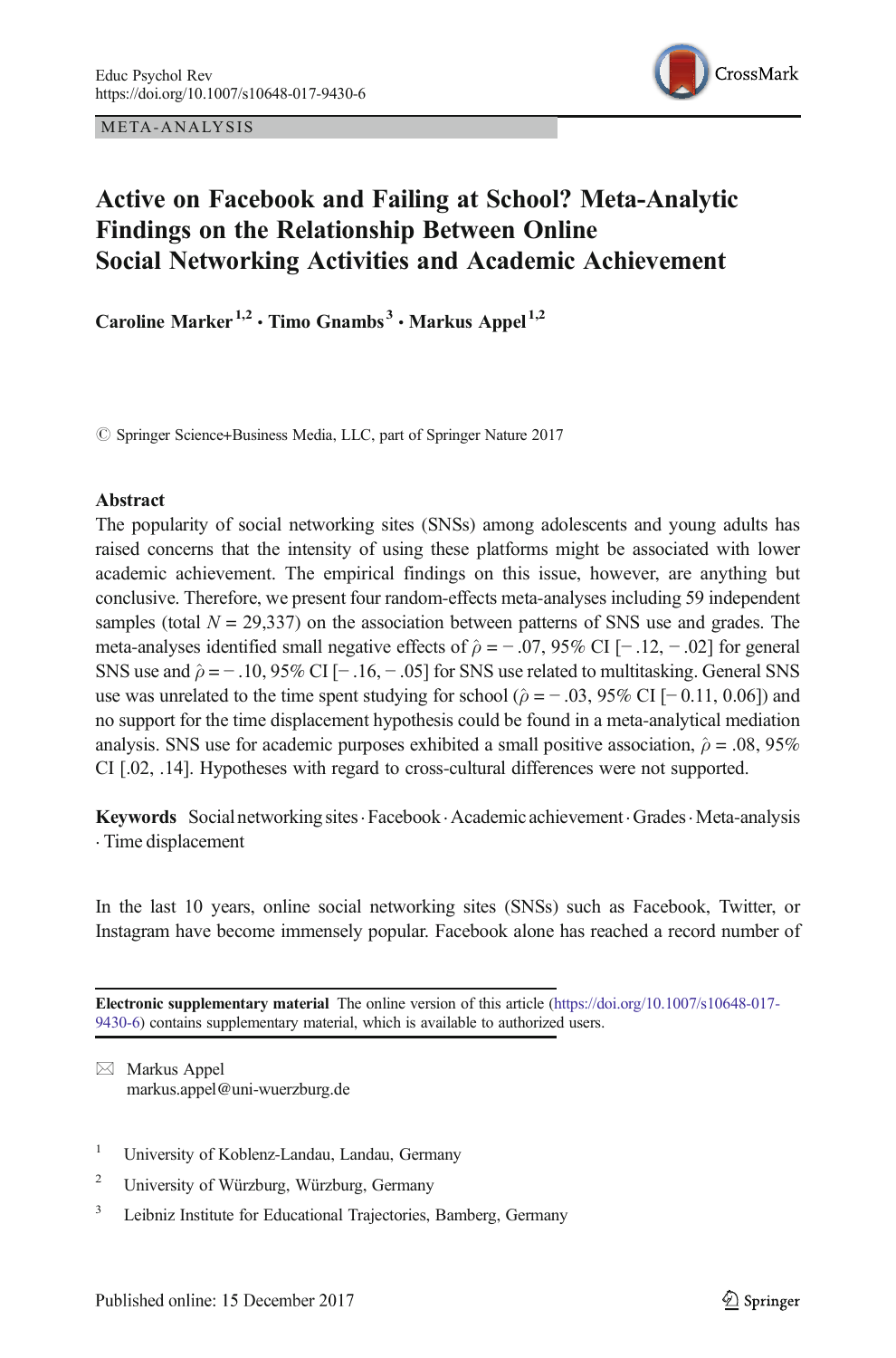1.65 billion active users worldwide and, according to the company, the average user spends around 50 min per day on Facebook's platforms (Stewart [2016](#page-25-0)). To no surprise, the correlates and consequences of SNS activities are among today's most debated questions among social scientists, journalists, and the general public alike. One of the key issues in the educational realm is the relationship between a student's use of SNSs and his or her achievement at school. Are heavy users of SNSs underperformers? So far, theoretic accounts as well as prior empirical studies on SNS activities and school achievement are not conclusive. Some have identified negative relationships between SNS use and grades (e.g., Karpinski et al. [2013](#page-23-0); Sendurur et al. [2015](#page-25-0)), whereas others found positive relationships (e.g., Asante and Martey [2015](#page-21-0); Leung [2015](#page-23-0)) or no relationships at all (e.g., Brubaker [2014](#page-21-0); Huang [2014](#page-22-0)). The current work provides the first systematic summary of respective empirical research findings. We present three metaanalyses on the relationship between different types of SNS use and academic achievement. Our first meta-analysis is focuses on general SNS use, the second meta-analysis focuses on multitasking with SNS, and the third meta-analysis summarizes findings on SNS use for academic purposes. A fourth meta-analysis and a meta-analytical mediation analysis address the time spent studying and its relationship to SNS use. Moreover, we investigate the moderating role of the developmental status of the country in which the study was conducted.

# SNS Activities and Students' Academic Achievement

Much of the initial research on the impact of the Internet more generally, and SNSs more specifically, emphasized the challenges and problems associated with these activities (cf. Bargh and McKenna [2004](#page-21-0); Chou et al. [2005\)](#page-21-0). Time displacement and multitasking are two main theoretical approaches that suggest a negative association between SNS activities and success at school.

From a time displacement perspective (Nie [2001;](#page-24-0) Putnam [2000](#page-24-0); cf. Tokunaga [2016\)](#page-25-0), the time spent with SNSs is unavailable for supposedly more desirable behavior (such as learning or physical activities) that would have otherwise occurred. Based on this line of thinking, the time invested in using Facebook or Instagram must be traded off against time spent on other activities. SNS activities therefore impair academic achievement by reducing the time spent for knowledge acquisition such as the time for preparation for school and homework (e.g., Kirschner and Karpinski [2010](#page-23-0)). From this perspective, SNS activities are conceptually similar to other pastime activities such as watching TV or playing sports. Findings on the relationship between intensive use of SNSs (e.g., time spent, frequency of logins) and the time spent for studying have been ambiguous, however. Whereas some scholars found a negative association (e.g., Brubaker [2014\)](#page-21-0), others' findings were mixed (e.g., Karpinski et al. [2013](#page-23-0); Ozer [2014\)](#page-24-0). Thus, despite the intuitive appeal of the time displacement hypothesis to many, related evidence is contested.

A second perspective suggesting a negative link between SNS use and school success is theory and research on multitasking, that is, the use of SNSs while other activities take place. Of particular relevance to school success are SNS activities that occur during knowledge acquisition such as instruction at school, homework, or studying. From this perspective, the emphasis is less on social media replacing the time spent for preparation and study (time displacement), rather, concurrent SNS activities are assumed to decrease the effectiveness of studying. SNSs distract by providing the affordance to check messages or news, and to communicate, which reduces the situational working memory capacity that can be used for the primary task at hand (van der Schuur et al. [2015;](#page-25-0) Wood et al. [2012\)](#page-26-0).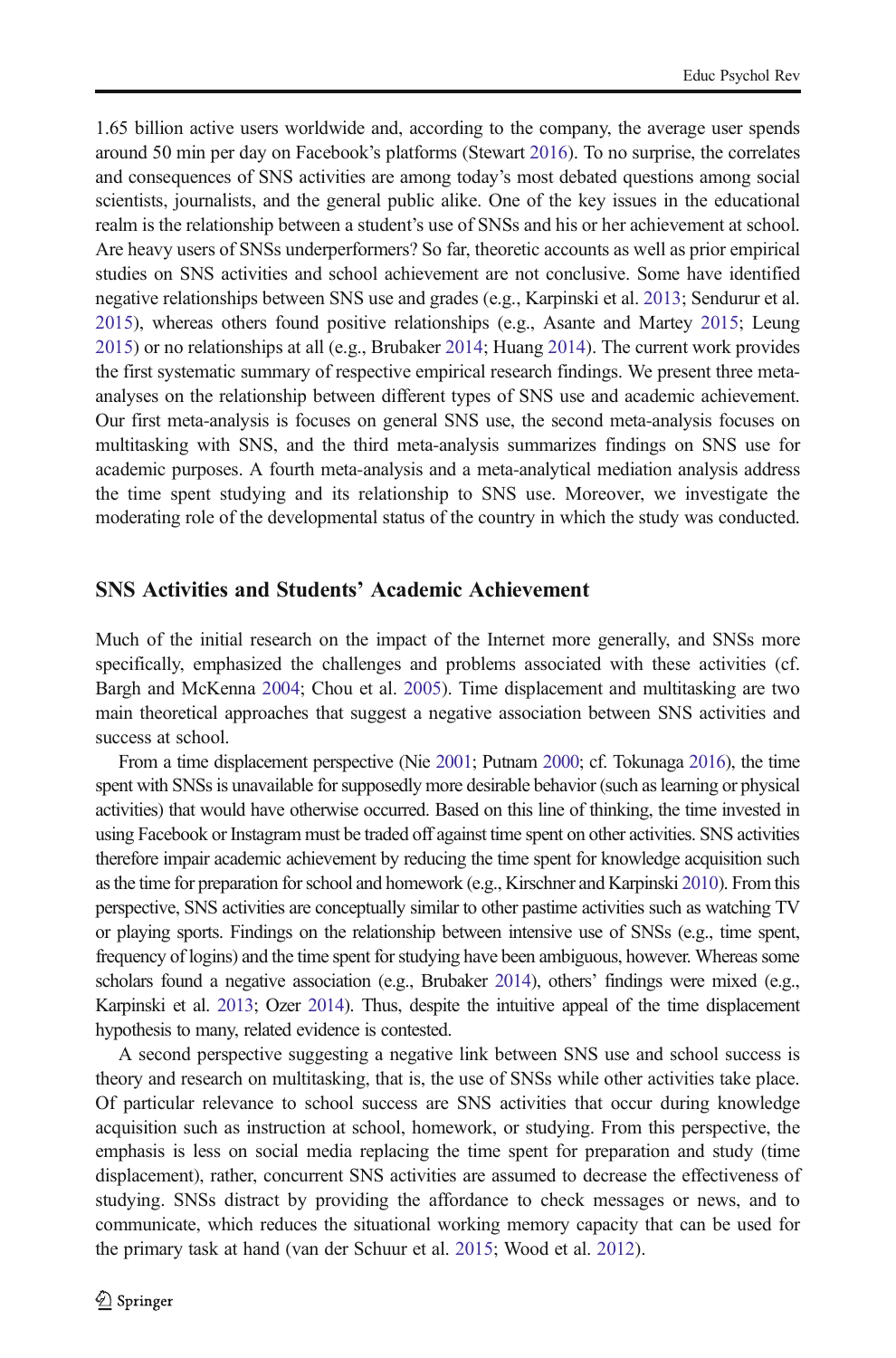In addition, scholars have argued that SNS behaviors likely reduce the quality and quantity of sleep (cf. Chassiakos et al. [2016](#page-21-0)). Cross-sectional data of young adults revealed an association between the duration and frequency of SNS use and sleep disturbance (Levenson et al. [2016](#page-23-0)). Participants in the highest quartile of daily SNS activities (vs. participants in the lowest quartile) were about twice as likely to self-report sleep disturbances. Sleep, in turn, is a well-established predictor of scholastic achievement (e.g., Dewald et al. [2010](#page-21-0)). SNS activities were related to increases in stress (Fox and Moreland [2015\)](#page-22-0), which would negatively affect sleep (e.g., Pillai et al. [2014\)](#page-24-0), and stress is likely a direct predictor of impairments on demanding cognitive activities at home or at school (e.g., Kirschbaum et al. [1996\)](#page-23-0).

Fewer theoretical and empirical works emphasized the potentially positive association between SNSs activities and academic achievement. SNSs have been linked to social capital (e.g., Ellison et al. [2007;](#page-22-0) Resnick [2001\)](#page-24-0), that is, a network of relationships between people that is used as a support for the achievement of individual or collective goals (Coleman [1988](#page-21-0)). Higher social capital is associated with greater academic achievement (Eckles and Stradley [2012](#page-22-0)). Engaging in SNSs can be a means to create a network that provides information and support and thus leads to positive academic outcomes (Johnson [1981](#page-23-0); Yu et al. [2010](#page-26-0)).

Therefore, depending on the theoretical perspective taken, the association between academic achievement and SNS activities could be negative or positive. These contradicting theoretical accounts are also reflected in the available research findings on the academic consequences of SNS use. Empirical research provided evidence for negative (e.g., Karpinski et al. [2013](#page-23-0)) as well as positive (e.g., Leung [2015\)](#page-23-0) and no associations (e.g., Pasek et al. [2009\)](#page-24-0).

### The Current Meta-Analyses

Given the conflicting findings on the academic outcomes associated with intensive SNS use, the aim of the current work was to provide a meta-analytic overview of studies reporting on the associations between SNSs activities and indicators of school achievement such as the grade point average (GPA). In this regard, we pursued three objectives: First, we aimed at identifying the overall effect size to determine whether SNS use, on average, has the hypothesized negative relationship with academic outcomes (e.g., Karpinski et al. [2013\)](#page-23-0) or rather a positive relationship as claimed by others (e.g., Leung [2015](#page-23-0)).

Second, we examined two moderating influences—the type of SNS activity as well as cross-cultural differences—that might account for the divergent research findings in the published literature. We distinguished *a priori* between three patterns of SNSs use, (a) general SNS use (such as time spent per day; frequency of posting with unspecified content), (b) SNS use related to multitasking (e.g., using SNSs while studying), and (c) SNS use in support of knowledge acquisition (e.g., using SNSs to communicate about school-related topics). Whereas the latter was assumed to have positive association with grades, we expected negative associations for the other SNSs activities. Therefore, we conducted three independent metaanalyses, one for each pattern of SNSs use, to identify their unique associations with school achievement as indicated by GPA or grades.

We also took a closer look at the regional origin of the sample. We assumed that for individuals in regions with lower socioeconomic development (as indicated by the Human Development Index [HDI]), general SNS use intensity could reflect access to educational resources, whereas intensity of SNS use is less likely an indicator of access to educational resources in highly developed countries (Sobaih et al. [2016\)](#page-25-0). Thus, the relationship between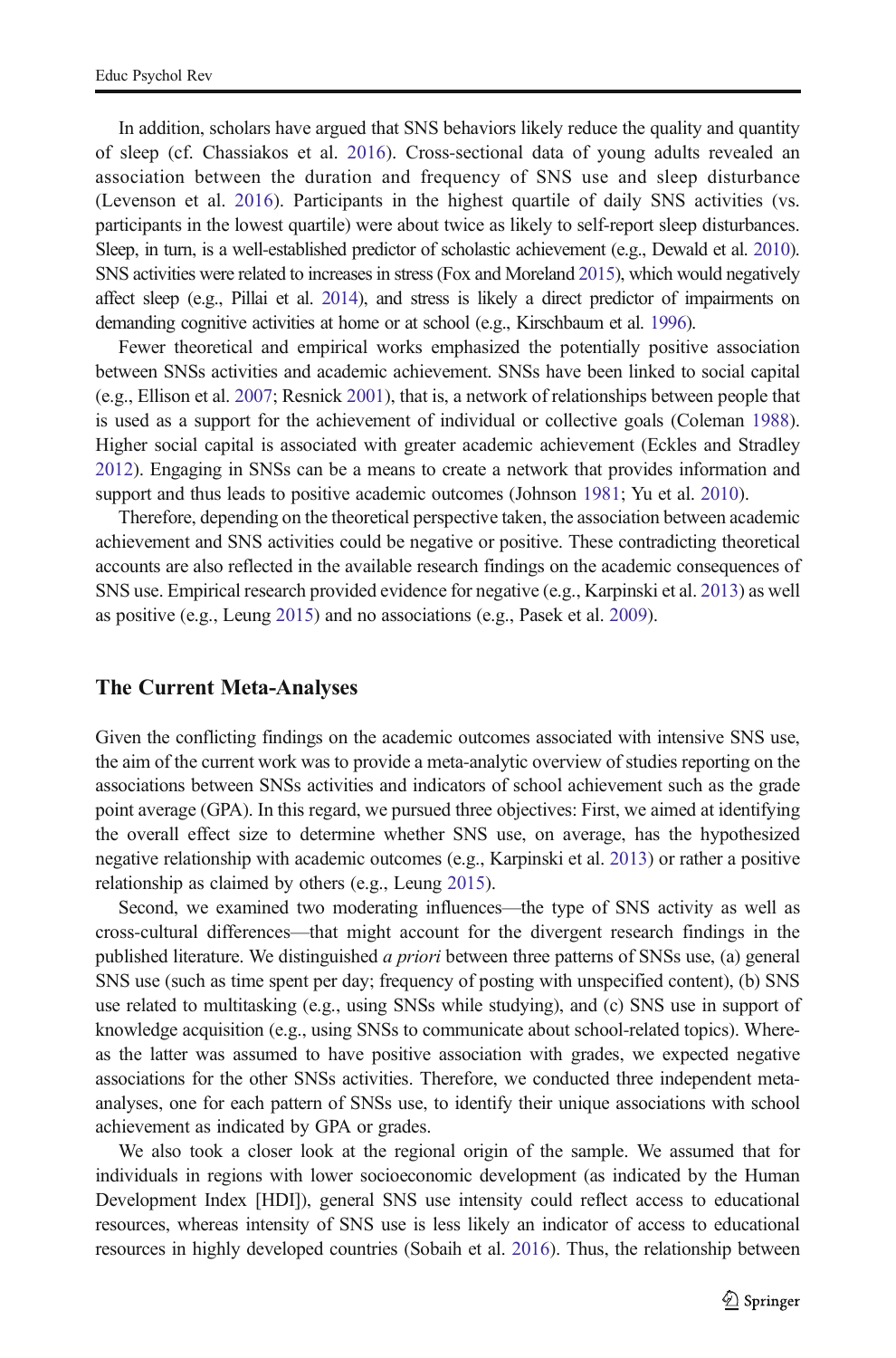general SNS use and academic achievement should be more positive in less developed countries than in highly developed countries.

We further conducted several sensitivity analyses. In addition to publication year and the sample's age, we analyzed the potential influence of the measure of academic achievement (self-reported vs. documented grades). Although self-reported grades were found to be highly correlated with actual grades in prior research (Kuncel et al. [2005](#page-23-0); Shaw and Mattern [2009](#page-25-0)), they tend to be less reliable indicators for students with low ability than for high performing students. We therefore saw a need for a closer examination of this variable and investigated whether the academic grade measure could influence the relationship between SNS use and academic achievement. Moreover, we performed tests for publication bias to examine the robustness of our findings.

Third, we investigated the time displacement hypothesis in greater detail (Nie [2001](#page-24-0); Putnam [2000\)](#page-24-0) and examined whether SNS use replaced time for learning activities and school preparation (study time). To this end, a meta-analytic structural equation model (Cheung [2015\)](#page-21-0) tested the implied mediation effect of study time on the SNSs-GPA link. Overall, the current work addresses an important research lacuna and provides the first systematic quantitative synthesis of the empirical findings on the academic associations of intensive SNSs use.

## Method

#### Meta-Analytic Database

Search Process Relevant studies were identified from searching the PsychINFO and ERIC databases combining the search terms "Facebook," "social network sites," "Twitter," "Instagram," "Myspace," "Weibo," "Renren," "StudiVZ," or "Google+" and "school achievement," "academic achievement," "success," "performance," "GPA," or "grades." Additional studies were retrieved from a similar search in Google Scholar. We also checked the references of all relevant articles and asked for additional studies or datasets via e-mailing lists and forums of different organizations in the fields of psychology and education (see Fig. [1](#page-4-0) for a flowchart of our search process). This resulted in 765 potentially relevant studies.

Inclusion Criteria Studies included in the meta-analytic database had to meet the following criteria: (a) The study contained a measure of SNS behavior (e.g., a measure of frequency, intensity, or specific activities), (b) the study included a measure of achievement at school in the form of GPA or grades, and (c) the sample size and a measure of association (i.e., a correlation or regression coefficient) between SNS use and academic achievement were reported. Studies that included only Internet-related activities but not necessarily SNSrelated activities (e.g., general Internet use, instant messaging, online gaming) were excluded as were measures that did not address SNS use but rather the motivation to use SNSs or attitudes towards SNSs. Comparisons between SNS users and non-users (e.g., being a member in one or more SNSs) were also not considered. Moreover, studies with measures on cognitive performance (e.g., intelligence test scores) rather than school grades were not included in the analyses because grades and cognitive abilities are only moderately correlated and represent unique constructs (Poropat [2009](#page-24-0); Richardson et al. [2012\)](#page-24-0).

For potentially eligible studies that did not report relevant information or that reported conflicting information, we contacted the respective authors and included the study whenever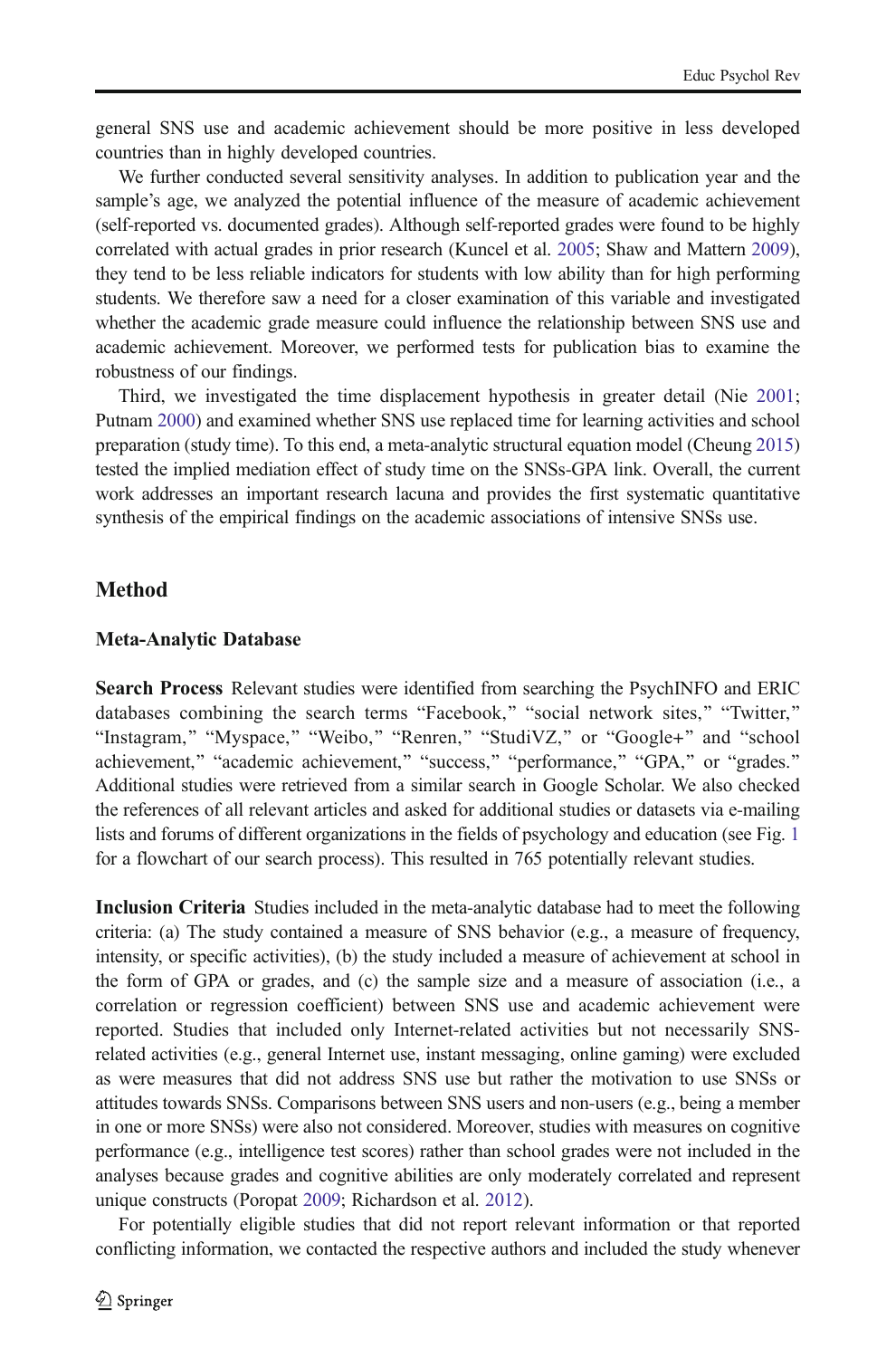<span id="page-4-0"></span>

Fig. 1 Flowchart of the literature search process

the missing information could be obtained. After applying these criteria, we identified 50 publications reporting on 59 independent samples. Of these publications, 46 were included in the meta-analysis on general SNS use (55 samples), eight publications were included in the meta-analysis on multitasking SNS use (15 samples), and nine publications (ten samples) were included in the meta-analysis on using SNS use for academic purposes. Table [1](#page-5-0) provides an overview of all publications included in our analysis. In the included studies students typically answered questions about their use of SNSs with the help of paper-and-pencil questionnaires or through online surveys. In around two thirds of the studies the students further reported on their academic success, with the large majority of surveys asking for GPA. In one third of the studies grades were obtained from school records.

Coding Process In the first step, the authors developed a coding protocol that defined all relevant information to be extracted from each publication and gave guidelines concerning the range of potential values for each variable. Then, two coders were trained who independently extracted the relevant data (i.e., effect sizes, descriptive information, moderator variables) from each publication.

Effect sizes between students' SNS use and their grades were coded (correlation coefficients, if unavailable then standardized regression weights were used). The respective intercoder reliability for these effect sizes was Krippendorff's ([1970](#page-23-0))  $\alpha$  = 1.00 (based on a subset of 120 effect sizes). Moreover, effect sizes pertaining to the relationship between SNSs use and time spent on learning (study time) as well as between time spent on learning and academic performance were retrieved. The intercoder reliability for these effect sizes was again very good with Krippendorff's ([1970](#page-23-0))  $\alpha = 1.00$ .

We further coded the operationalization of the SNS activity and distinguished between a general use of SNS, a multitasking way of SNS use, and SNS use for academic purposes. Measures of general SNS use were defined as measures of SNS use with no specified connection to school or academia (e.g., time spent on SNS). Measures of multitasking SNS use were defined as measures that asked for SNS activities that occurred during times of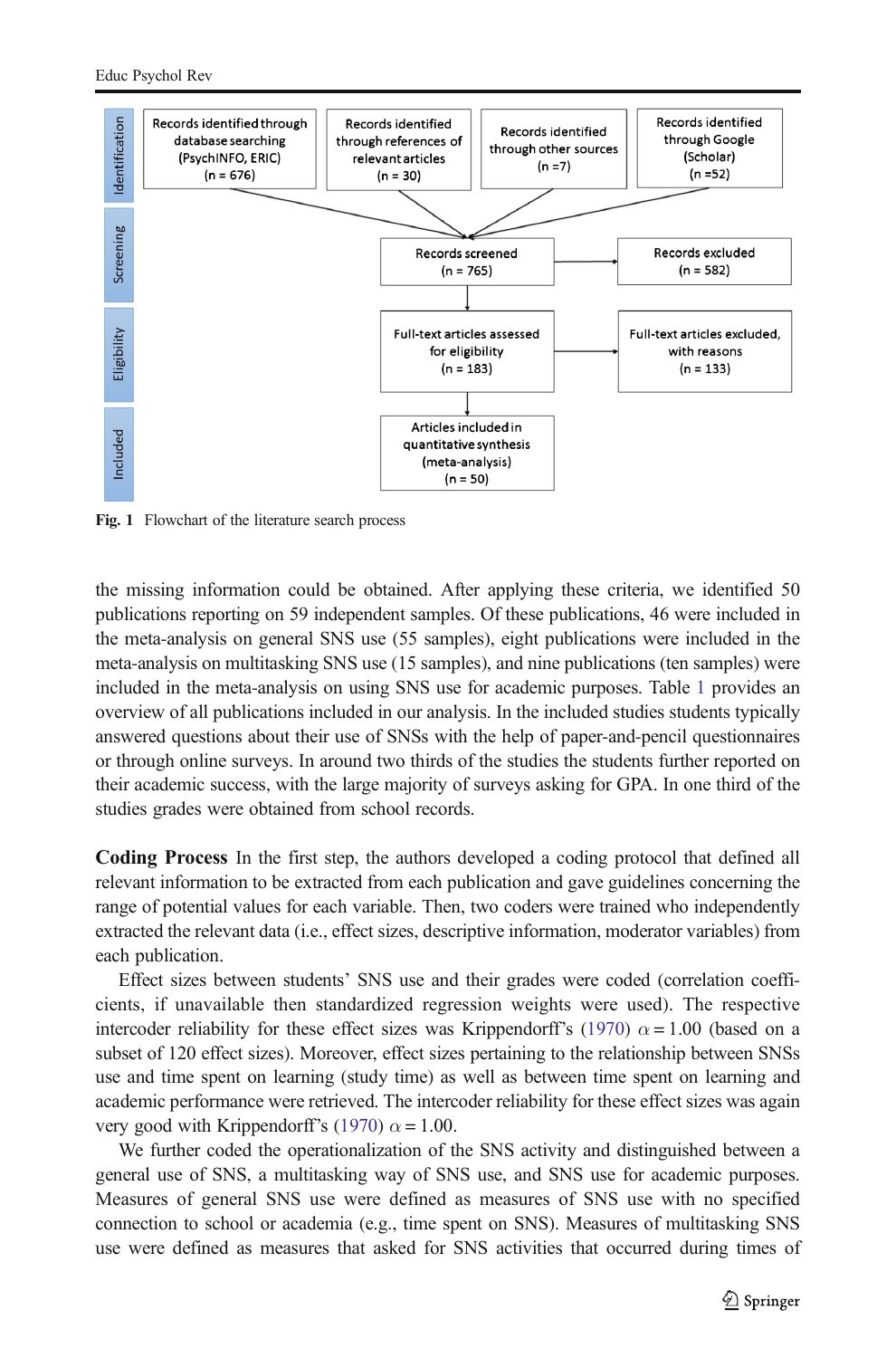<span id="page-5-0"></span>

|                | Table 1 Main characteristics of the | primary studies             |                |                                                                             |                                                  |                                                        |
|----------------|-------------------------------------|-----------------------------|----------------|-----------------------------------------------------------------------------|--------------------------------------------------|--------------------------------------------------------|
| Σó,            | Study                               | Sample; origin              | ≳              | SNS variable(s)                                                             | Academic achievement<br>variable(s)              | Effect size                                            |
|                | Abdulahi et al. 2014                | Mostly adults; Malaysia     | 152            | Time spent on Facebook                                                      | Self-reported grades                             | $-.37(G)$                                              |
| 2.             | Al-Tarawneh 2015<br>Abu-Shanab and  | Adolescents; Jordan         | 113            | Time spent on Facebook                                                      | Documented GPA                                   | $-06$ (G)                                              |
|                | Adebiyi et al. 2015                 | Undergraduates; Nigeria     | 239            | Time spent on SNSs                                                          | Self-reported GPA                                | $-23(G)$                                               |
| ળ 4            | Alexander 2013                      | Adolescents; USA            | $\overline{z}$ | Pacebook Intensity Scale                                                    | Documented GPA                                   | $-.23(G)$                                              |
| $\frac{1}{6}$  | Al-Menayes 2015                     | Undergraduates; Kuwait      |                | Time spent on SNS                                                           | Self-reported GPA                                | $-.09(G)$                                              |
|                | Asante and Martey<br>2015           | Undergraduates; Ghana       | $1327$<br>701  | Multi-item general SNS<br>use measure                                       | Self-reported GPA                                | $.42\ (G)$                                             |
| 7.             | Brubaker 2014                       | Undergraduates; USA         | 73             | Time spent on Facebook;                                                     | Documented GPA                                   |                                                        |
|                |                                     |                             |                | Facebook to get help/help<br>Facebook multitasking;<br>others with homework |                                                  | $^{03}$ (G) $^{02}$ (M) $^{\prime\prime}$<br>.06 $(A)$ |
| ∞ं             | Cepe 2014 Sample 1                  | Adolescents; New Zealand    | 106            | Frequency of checking                                                       | Self-reported grades                             | $-.10(G)$                                              |
|                |                                     |                             |                | Facebook; time spent on<br>Facebook                                         |                                                  |                                                        |
| o.             | Cepe 2014 Sample 2                  | Undergraduates; New Zealand | 211            | Facebook; time spent on<br>Frequency of checking<br>Facebook                | Self-reported grades                             | $-05(G)$                                               |
| $\supseteq$    | <b>Cohen 2011</b>                   | Undergraduates; USA         | 283            | Frequency of checking                                                       | Self-reported GPA                                | $-.14(6)$                                              |
|                |                                     |                             |                | Facebook                                                                    |                                                  |                                                        |
| $\equiv$       | Golub and Miloloža<br>2010          | Undergraduates; Croatia     | 277            | Facebook use (several<br>Multi-item measure of                              | Self-reported GPA                                | $-.06(M)$<br>$-07(G)$                                  |
|                |                                     |                             |                | activities); Facebook                                                       |                                                  | $(\forall)$ 80.                                        |
|                |                                     |                             |                | Frequency of communication<br>multitasking with homework;                   |                                                  |                                                        |
|                |                                     |                             |                | with professors/on academic<br>matters                                      |                                                  |                                                        |
| $\overline{c}$ | Gray et al. 2013                    | Undergraduates; USA         | 338            | Multi-item measure of                                                       | Documented GPA                                   | .05(G)                                                 |
|                |                                     |                             |                | Facebook use (several<br>activities); Facebook                              |                                                  | .13 $(A)$                                              |
|                |                                     |                             |                | collaboration                                                               |                                                  |                                                        |
| 13.            | Hasnain et al. 2015                 | Undergraduates; Pakistan    | 171            | Multi-item measure of                                                       | Multi-item measure of                            | $-0.24$ (G)                                            |
|                |                                     |                             |                | SNS use                                                                     | (including self-reported<br>academic performance |                                                        |
|                |                                     |                             |                |                                                                             | GPA)                                             |                                                        |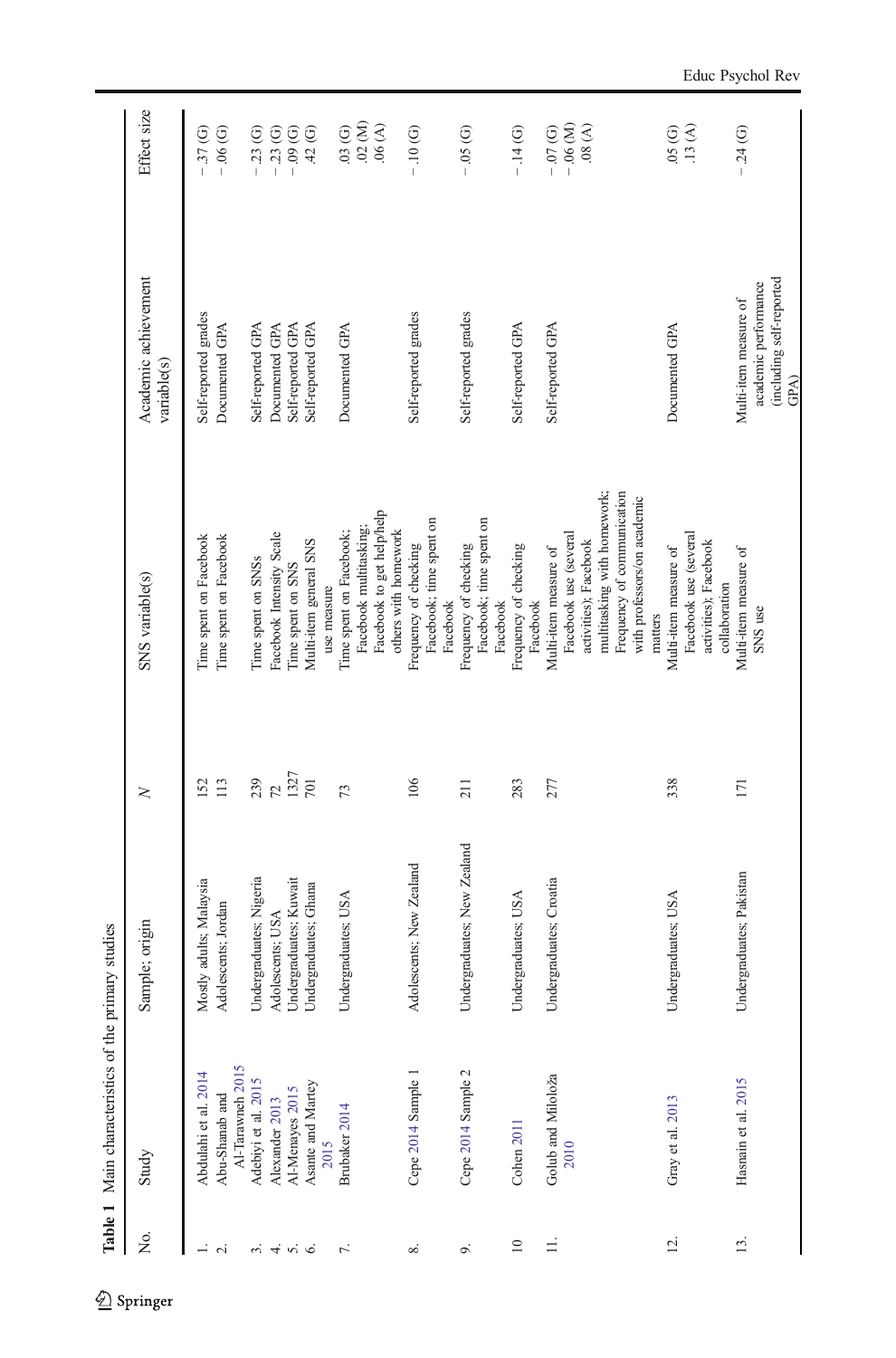|                         | Table 1 (continued)                          |                                                |                                  |                                                                                                  |                                                                         |                             |
|-------------------------|----------------------------------------------|------------------------------------------------|----------------------------------|--------------------------------------------------------------------------------------------------|-------------------------------------------------------------------------|-----------------------------|
| Σó,                     | Study                                        | Sample; origin                                 | ≍                                | SNS variable(s)                                                                                  | Academic achievement<br>variable(s)                                     | Effect size                 |
| $\overline{4}$ .<br>15. | <b>Helton 2011</b><br><b>Hirsh 2012</b>      | Undergraduates; USA<br>Undergraduates; USA     | $44^b$ ; 116 <sup>c</sup><br>199 | Time spent on Facebook<br>quantity of tweets<br>Time spent on SNS;                               | Self-reported expected<br>Self-reported GPA<br>final grade <sup>a</sup> | $.06$ $\times$<br>$-.21(G)$ |
| 16.                     | Huang 2014                                   | Adolescents; China                             | 1535                             | and number of friends)<br>SNS use (time spent<br>Multi-item measure of                           | Self-reported grades                                                    | .01(G)                      |
| $\Xi$ $\cong$           | Iorliam and Ode<br><b>Hyatt 2011</b><br>2014 | Undergraduates; Nigeria<br>Undergraduates; USA | 1560<br>613                      | Time spent on Facebook<br>Time spent on SNS                                                      | Self-reported GPA<br>Self-reported GPA                                  | $-.32(G)$<br>$-.11(G)$      |
| 19.                     | Jacobsen and Forste<br>2011                  | Undergraduates; USA                            | 1026                             | Time spent on Facebook                                                                           | Self-reported GPA                                                       | $-07(G)$                    |
| $\frac{20}{21}$ .       | Jamil et al. 2013                            | Undergraduates; Pakistan                       | 275                              | Facebook Intensity Scale                                                                         | Self-reported GPA                                                       | $-0.09$ (G)                 |
|                         | Junco 2015 Sample 1                          | University Freshmen; USA                       | 437                              | Facebook multitasking<br>Time spent on Facebook;<br>Frequency of several<br>Facebook activities; | Documented GPA                                                          | $-.13(M)$<br>.01 $(G)$      |
| 22.                     | Junco 2015 Sample 2                          | University Sophomores; USA                     | 401                              | Facebook multitasking<br>Time spent on Facebook;<br>Frequency of several<br>Facebook activities; | Documented GPA                                                          | $-.13$ (M)<br>.04(G)        |
| 23.                     | Junco 2015 Sample 3                          | University Juniors; USA                        | 345                              | Facebook multitasking<br>Time spent on Facebook;<br>Frequency of several<br>Facebook activities; | Documented GPA                                                          | $-.14(M)$<br>.02(G)         |
| 24.                     | Junco 2015 Sample 4                          | University Seniors; USA                        | 406                              | Facebook multitasking<br>Time spent on Facebook;<br>Frequency of several<br>Facebook activities; | Documented GPA                                                          | $-.01(M)$<br>$.02\ (G)$     |
| 25.                     | Junco 2012a                                  | Undergraduates; USA                            | 1771 to 1,776 <sup>d</sup>       | Time spent on Facebook;<br>Frequency of several<br>Facebook activities                           | Documented GPA                                                          | .01 $(G)$                   |
| 26.                     | Junco 2012b                                  | Undergraduates; USA                            | 1716                             | multitasking in class<br>Frequency of Facebook                                                   | Documented GPA                                                          | $-.02(M)$                   |
|                         |                                              |                                                |                                  |                                                                                                  |                                                                         |                             |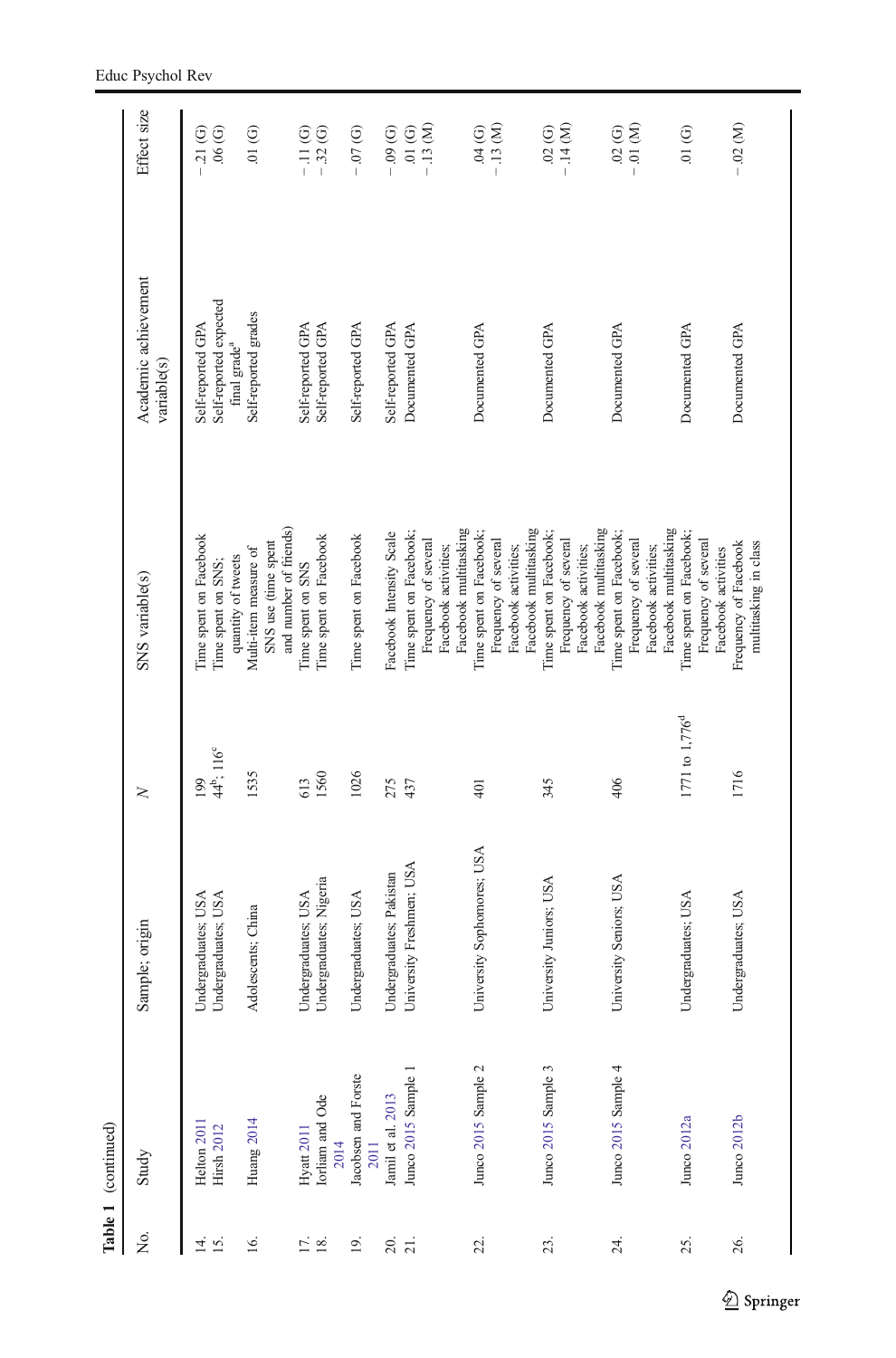|                                           | Table 1 (continued)                   |                             |                      |                                                                                                                                                                         |                                     |                        |
|-------------------------------------------|---------------------------------------|-----------------------------|----------------------|-------------------------------------------------------------------------------------------------------------------------------------------------------------------------|-------------------------------------|------------------------|
| Σó,                                       | Study                                 | Sample; origin              | ≳                    | SNS variable(s)                                                                                                                                                         | Academic achievement<br>variable(s) | Effect size            |
| 27.                                       | Junco and Cotten 2012                 | Undergraduates; USA         | 1624                 | Frequency of Facebook<br>multitasking with<br>schoolwork                                                                                                                | Documented GPA                      | $-.06(M)$              |
| 28.                                       | Karpinski et al. 2013<br>Sample 1     | Undergraduates; USA         | 451                  | SNS multitasking<br>Time spent on SNS;                                                                                                                                  | Self-reported GPA                   | $-.28(M)$<br>$-.61(G)$ |
| 29.                                       | Karpinski et al. 2013<br>Sample $2\,$ | Undergraduates; EU          | 406                  | SNS multitasking<br>Time spent on SNS;                                                                                                                                  | Self-reported GPA                   | (01, 00)<br>$-.27(G)$  |
| 30.                                       | Khan et al. 2014                      | Adolescents; USA            | 690                  | Several Facebook variables<br>Frequency of Facebook use;<br>Facebook collaboration<br>(including Number of<br>Intensity of academic<br>Facebook friends <sup>e</sup> ); | Self-reported grades                | .02(G)<br>.02 $(A)$    |
|                                           | Lampe et al. 2011                     | Undergraduates; USA         | 302                  | Facebook use for collaboration                                                                                                                                          | Self-reported GPA <sup>ª</sup>      | $-.01(A)$              |
| $\frac{1}{2}$ $\frac{1}{2}$ $\frac{1}{2}$ | Lee et al. 2016                       | Undergraduates; Philippines | $3,173^f$            | Time spent on Facebook                                                                                                                                                  | Self-reported GPA                   | $-.02(G)$              |
|                                           | Leelathakul and                       | Adolescents; Thailand       | 98                   | Multi-item measure of                                                                                                                                                   | Documented GPA <sup>ª</sup>         | $-.10(G)$              |
|                                           | Chaipah 2013                          |                             |                      | academic purposes; use for<br>non-academic purposes)<br>Facebook use (use for                                                                                           |                                     | .17 $(A)$              |
| 34.                                       | Leung 2015                            | Adolescents; Hong Kong      | 718                  | Frequency of Facebook use                                                                                                                                               | Self-reported overall<br>grades     | .10(G)                 |
| 35.                                       | Michikyan et al. 2015                 | Undergraduates; USA         | 256-261 <sup>d</sup> | composite of Facebook<br>Time spent on Facebook;<br>activities                                                                                                          | Self-reported GPA                   | $\frac{11}{11}$        |
| 36.                                       | Moon 2011                             | Undergraduates; USA         | 204                  | Time spent on Facebook<br>(several activities)                                                                                                                          | Self-reported GPA                   | $-.13(G)$              |
| 37.                                       | Negussie and Ketema<br>2014           | Undergraduates; Ethiopia    | 394                  | Frequency of Facebook<br>Time spent on Facebook;<br>use                                                                                                                 | Self-reported GPA <sup>ª</sup>      | .28(G)                 |
| 38.                                       | Ng et al. 2015                        | Adolescents; Malaysia       | 137                  | Time spent on Facebook                                                                                                                                                  | Documented GPA                      | $-0.02$ (G)            |
|                                           | O'Brien 2011                          | Undergraduates; USA         | 160                  | Frequency of Facebook<br>Time spent on Facebook;<br>use                                                                                                                 | Documented GPA                      | .06(G)                 |
| 40.                                       | Ogedebe et al. 2012                   | Undergraduates; Nigeria     | 122                  | Time spent on Facebook                                                                                                                                                  | Self-reported GPA                   | .03(G)                 |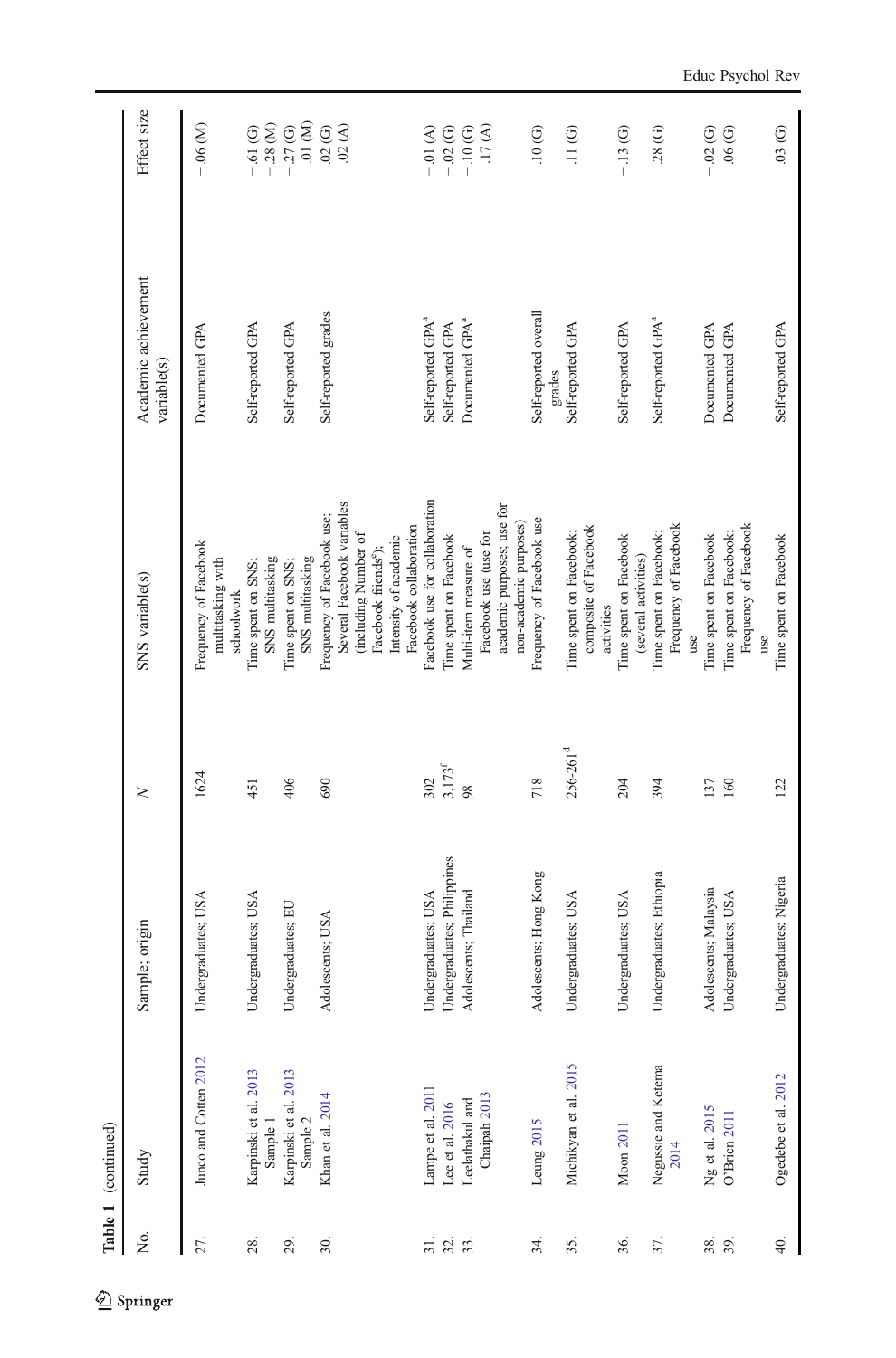|                      | Table 1 (continued)                             |                                                |                  |                                                                                                 |                                        |                                     |
|----------------------|-------------------------------------------------|------------------------------------------------|------------------|-------------------------------------------------------------------------------------------------|----------------------------------------|-------------------------------------|
| Ź.                   | Study                                           | Sample; origin                                 | 2                | SNS variable(s)                                                                                 | Academic achievement<br>variable(s)    | Effect size                         |
| $\frac{1}{4}$<br>42. | Pilot study Sample<br>Olufadi 2015<br>Ozer 2014 | Undergraduates; Nigeria<br>Undergraduates; USA | 286<br>44        | Frequency of SNS use;<br>SNS multitasking<br>Time spent on SNS;<br>Time spent on SNS            | Self-reported GPA<br>Self-reported GPA | $-.36(M)$<br>$-.46(G)$<br>$-11($ G) |
| 43.                  | Ozer 2014<br>Pilot study Sample 2               | Undergraduates; EU                             | 346              | Frequency of SNS use;<br>SNS multitasking<br>Time spent on SNS;                                 | Self-reported GPA                      | (00, 00)<br>$-.15(G)$               |
| 4                    | Main study sample 1<br>Ozer 2014                | Undergraduates; USA                            | 226              | Frequency of SNS use;<br>SNS use for school<br>SNS multitasking;<br>Time spent on SNS;          | Self-reported GPA                      | .02(M)<br>$-.13(G)$<br>$-01(A)$     |
| 45.                  | Ozer 2014 Main study<br>sample $2\,$            | Undergraduates; Turkey                         | 200              | Frequency of SNS use;<br>SNS use for school<br>SNS multitasking;<br>Time spent on SNS;          | Self-reported GPA                      | $-.10(M)$<br>.01 $(A)$<br>$-11$ (G) |
| 46.                  | Pasek et al. 2009<br>Sample $1g$                | Undergraduates; USA                            | 1049             | Frequency of Facebook use                                                                       | Self-reported GPA                      | .01 $(G)$                           |
| 47.                  | Pasek et al. 2009<br>Sample $2^{\rm h}$         | Undergraduates; USA                            | 660              | Frequency of Facebook use                                                                       | Self-reported GPA                      | .12(G)                              |
| 48.                  | Ravizza et al. 2014                             | Undergraduates;<br><b>USA</b>                  | 167              | spent and frequency)<br>Facebook use (time<br>Multi-item measure of                             | Documented exam grade                  | $-.10(G)$                           |
| 49.                  | Rosen et al. 2013                               | Undergraduates; USA<br>Adolescents and         | 263              | once in a 15-min period<br>(Use Facebook at least<br>Facebook multitasking<br>on task/studying) | Self-reported GPA                      | $-0.23$ (M)                         |
| 50.                  | <b>Rouis 2012</b>                               | Undergraduates; Tunisia                        | $\overline{161}$ | Facebook use (time spent,<br>frequency and cognitive<br>Multi-item measure of<br>absorption)    | Self-reported GPA                      | .10(G)                              |
| 51                   | Rouis et al. 2011                               | Undergraduates; Sweden                         | 239              | use (time spent and frequency)<br>Multi-item measure of Facebook                                | Self-reported GPA                      | $-.14(G)$                           |
| 52.                  | Sendunur et al. 2015                            | Undergraduates; Turkey                         | 406              | Time spent on SNS                                                                               | Self-reported GPA                      | $-23(G)$                            |
|                      |                                                 |                                                |                  |                                                                                                 |                                        |                                     |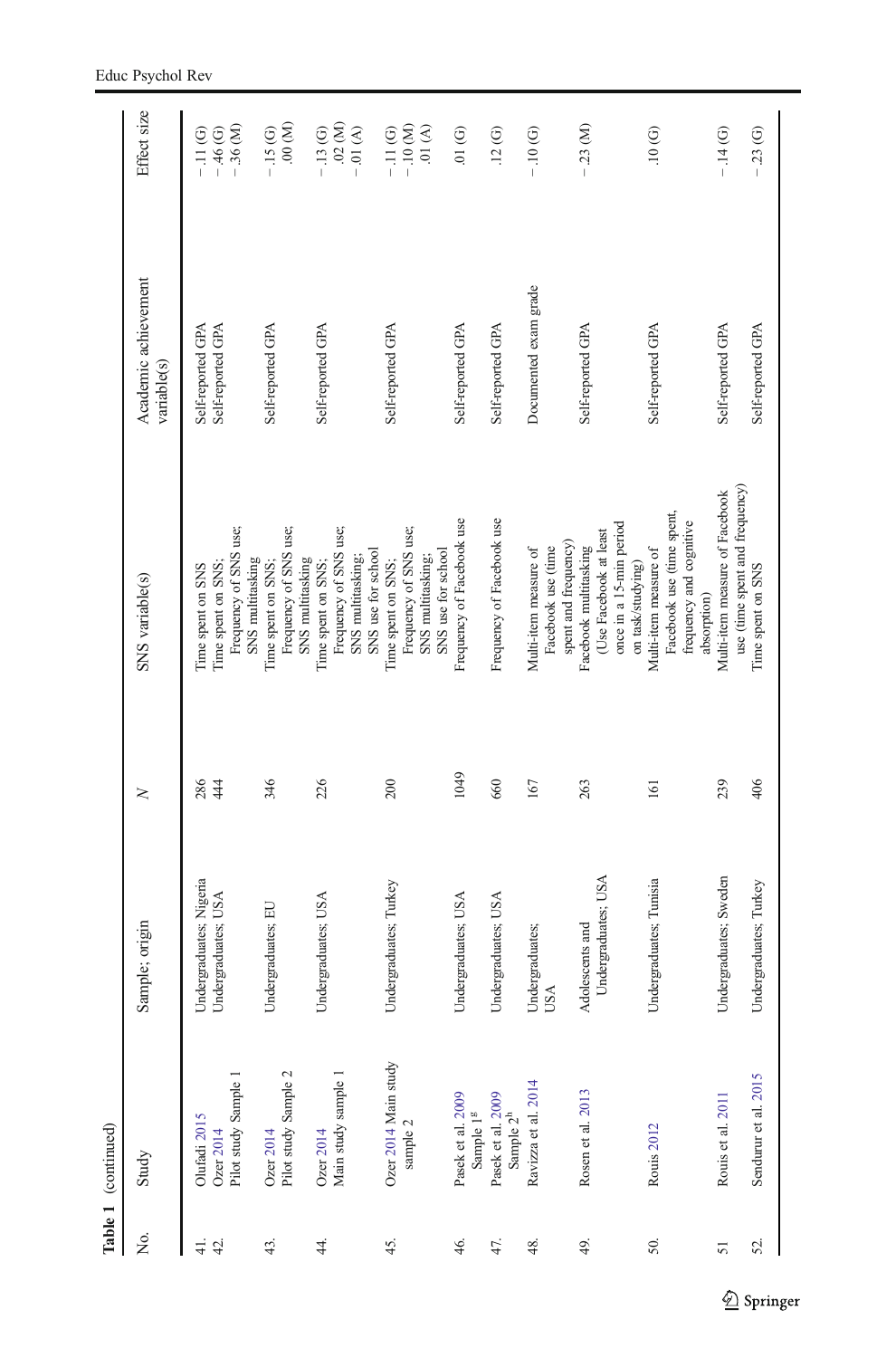|        | Table 1 (continued)             |                           |     |                                                                                                                                                                                           |                                     |                     |
|--------|---------------------------------|---------------------------|-----|-------------------------------------------------------------------------------------------------------------------------------------------------------------------------------------------|-------------------------------------|---------------------|
| ż      | Study                           | Sample; origin            |     | SNS variable(s)                                                                                                                                                                           | Academic achievement<br>variable(s) | Effect size         |
| 53.    | Sereetrakul 2013                | Undergraduates; Thailand  | 251 | Facebook use for collaboration<br>Time spent on Facebook;                                                                                                                                 | Self-reported GPA                   | .07(A)<br>$-.12(6)$ |
| 54.    | Sinafar et al. 2015             | Adolescents; Iran         | 103 | Time spent on SNS                                                                                                                                                                         | Self-reported GPA                   | $-0.01$ (G)         |
| 55,57. |                                 | Adolescents; USA          | 130 | Time spent on SNS                                                                                                                                                                         | Self-reported GPA                   | $-.10(6)$           |
|        | Swang 2011<br>Walsh et al. 2013 | Undergraduates; USA       | 483 | Time spent on SNS                                                                                                                                                                         | Self-reported GPA                   | $-.06(G)$           |
|        | Wang 2013                       | Undergraduates; Taiwan    | 134 | Multi-item measure of                                                                                                                                                                     | Self-reported grades                | $-22(G)$            |
|        |                                 |                           |     | Facebook use (Facebook                                                                                                                                                                    |                                     | .35(A)              |
|        |                                 |                           |     | games and non-gaming<br>applications); Starting<br>(school-related)                                                                                                                       |                                     |                     |
|        |                                 |                           |     | projects on Facebook                                                                                                                                                                      |                                     |                     |
| 58.    | Yang et al. 2015                | Undergraduates; USA       | 394 | Number of Twitter followers<br>Number of Facebook friends;<br>and followings                                                                                                              | Self-reported GPA                   | $-.03(G)$           |
| 59.    | Yu et al. 2010                  | Undergraduates; Hong Kong | 187 | (time spent, number of friends)<br>Multi-item measure of SNS use                                                                                                                          | Self-reported GPA                   | $-02$ (G)           |
|        |                                 |                           |     | The studies were included in one, two, or all three meta-analyses: Effect size and (G) = included in meta-analysis on general SNS-use, effect size and (M) = included in meta-analysis on |                                     |                     |

SNS multitasking, effect size and  $(A)$  = included in meta-analysis on SNS use for academic purposes SNS multitasking, effect size and  $(A)$  = included in meta-analysis on SNS use for academic purposes

<sup>a</sup> Academic achievement measure not explicitly specified, but could be correctly categorized with a high probability Academic achievement measure not explicitly specified, but could be correctly categorized with a high probability

<sup>b</sup> Subgroup that used Twitter <sup>b</sup> Subgroup that used Twitter

° Whole sample Whole sample

<sup>d</sup> Differences because of missing data Differences because of missing data

<sup>e</sup> Also included Facebook friends' instrumental support; Facebook class-related academic collaboration Also included Facebook friends' instrumental support; Facebook class-related academic collaboration

Results reported for  $N = 1495$  men and  $N = 1678$  women Fresults reported for  $N = 1495$  men and  $N = 1678$  women

<sup>g</sup> University of Illinois at Chicago sample University of Illinois at Chicago sample

<sup>h</sup> NASY (National Annenberg Survey of Youth), cross-sectional NASY (National Annenberg Survey of Youth), cross-sectional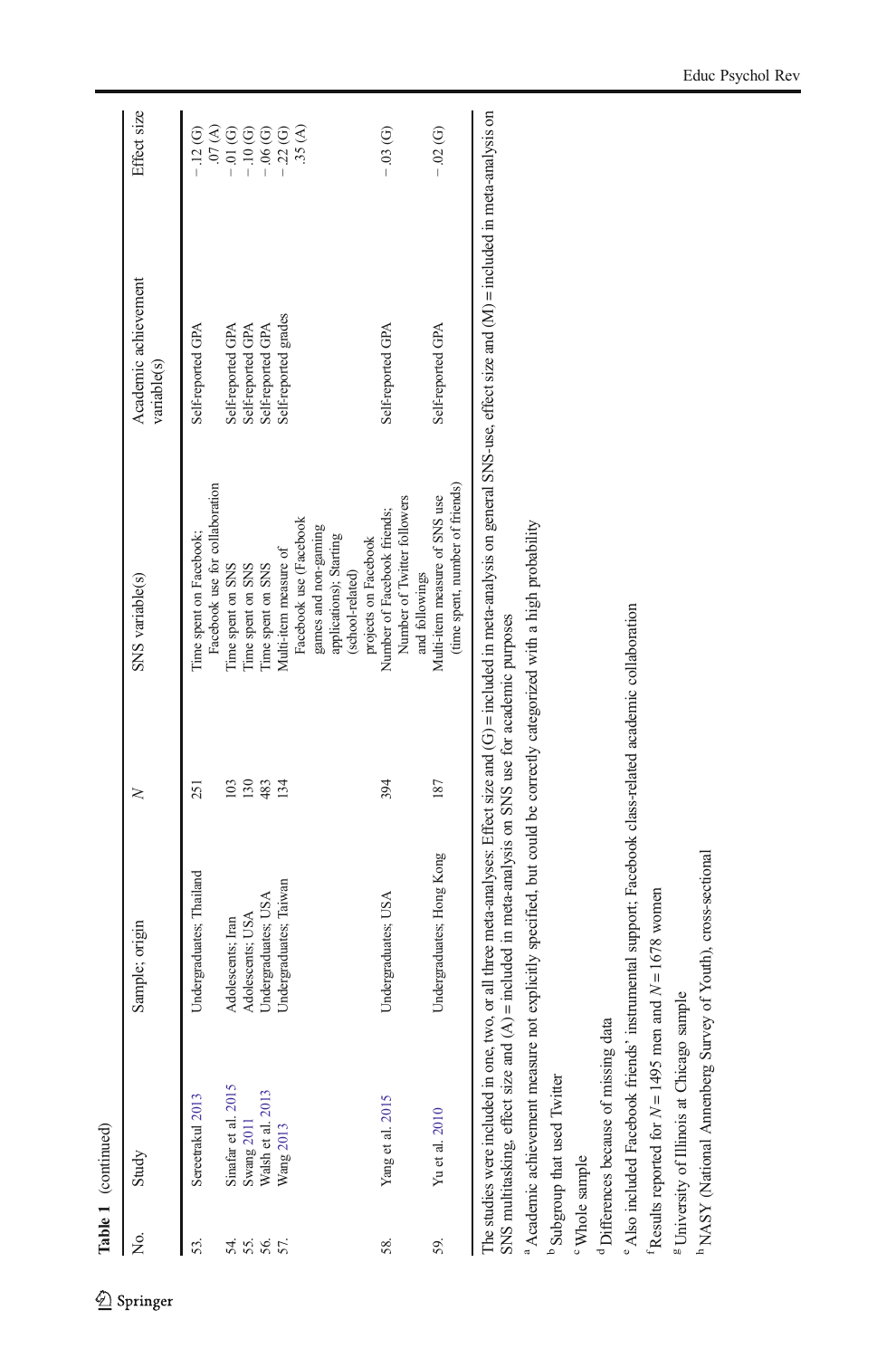instruction or preparation but were unrelated to the content of the instruction (e.g., checking news on SNSs at times of homework). Measures of SNS use for academic purposes were defined as measures of SNS activities meant to support knowledge acquisition (e.g., using a Facebook group to discuss learning matter). In addition, we extracted several variables for our moderator and sensitivity analyses. The economic and social developmental status of the country in which the study was conducted was coded with the help of the four categories of the Human Development Index (HDI, United Nations Development Program [2014](#page-25-0), see supplementary material). We further coded the publication status (published vs. unpublished studies) and type of academic achievement measure (self-reported vs. documented). Because 26 studies did not report the mean age of the respondents, we coded the sample background in two categories (adolescents vs. undergraduates). Finally, the recency of the findings (i.e., publication year) was coded and analyzed as a continuous variable.

#### Meta-Analytic Procedure

The meta-analyses were conducted following the guidelines of the PRISMA statement (Moher et al. [2009\)](#page-24-0) as well as standard procedures and recommendations for the social and medical sciences (Lipsey and Wilson [2001](#page-23-0)).

Effect Size In each meta-analysis, the zero-order Pearson product moment correlation was the focal effect size. All correlations were coded in a way that positive correlations reflect a finding that students who use SNSs more intensively do better at school or college than students who use SNSs less. For studies that only reported standardized regression weights from multiple regression analyses (and zero-order associations could not be obtained by contacting the researchers) correlation coefficients were approximated using the formula in Peterson and Brown ([2005\)](#page-24-0). Although this approach is discussed controversially (see Rosenthal and DiMatteo [2001;](#page-25-0) Ferguson [2015](#page-22-0); Rothstein and Bushman [2015](#page-25-0)), excluding these effects would reduce the power of our analyses and, if reporting standards were systematically associated with the size of the effects, bias our meta-analytic results. Therefore, we included these effects sizes (see also, for example, Allen et al. [2017;](#page-21-0) Robles et al. [2014;](#page-24-0) van Geel et al. [2014](#page-25-0)) and conducted sensitivity analyses to evaluate their impact on the pooled correlation. If a study reported multiple effect sizes for two or more eligible associations (e.g., scores for two general SNS use measures were each correlated with GPA), these effects were averaged to guarantee independence of effect sizes.

Univariate Meta-Analyses The effect sizes were pooled using the random-effects approach proposed by Hedges and Vevea ([1998](#page-22-0)). Following standard procedures, the correlations were converted into a standard normal metric using a Fisher's Z transformation and converted back for the presentation of the results. To account for sampling error, each effect size was weighted by the inverse of its variance. The homogeneity of the effects sizes was tested using the  $\chi^2$ distributed Q-statistic (Cochran [1954](#page-21-0)). Because this test frequently exhibits a rather poor power (e.g., Sánchez-Meca and Marín-Martínez [1997](#page-25-0)), we more strongly relied on  $I^2$  that indicates the percentage of the total variance in observed effects due to random variance (Higgins et al. [2003\)](#page-22-0). Prevalent rules of thumb suggest that  $I^2$  of .25, .50, and .75 indicate low, medium, and high heterogeneity, respectively. Categorical moderators were evaluated with subgroup analyses, whereas continuous moderators were examined using meta-regression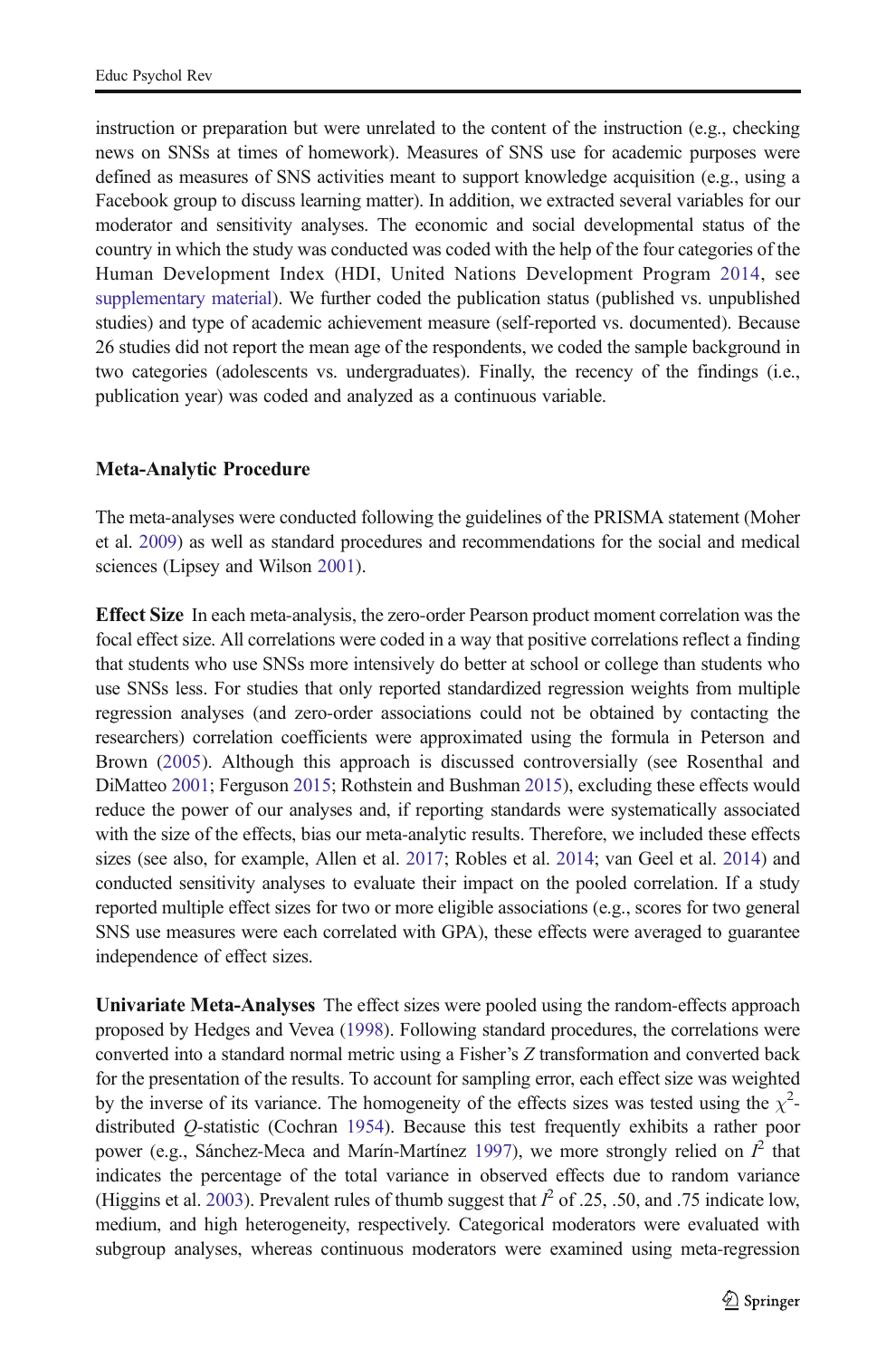analyses (Hedges and Pigott [2004](#page-22-0)). The meta-analytic models were estimated with the software Comprehensive Meta-Analysis, Version 2 (Borenstein et al. [2005](#page-21-0)).

Meta-Analytic Structural Equation Analysis The mediation effect implied by the time displacement hypothesis was examined by extending the univariate meta-analyses to a metaanalytic structural equation model (MASEM; Bergh et al. [2016](#page-21-0); Cheung [2015\)](#page-21-0). To this end, three univariate meta-analyses (see above) were conducted that derived the pooled associations between general SNS use and GPA, general SNS use and study time, as well as study time and GPA. Subsequently, the correlation matrix formed by these pooled correlations was subjected to a conventional path analysis in lavaan version 0.5-23.1097 (Rosseel [2012](#page-25-0)) using a maximum likelihood estimator. This analysis specified two regressions representing the hypothesized mediation effect: GPA was regressed on SNS use and study time, whereas study time was regressed on SNS use. This analysis used the smallest total sample size from the three meta-analyses for the calculation of the parameters' standard errors (and consequently the significance tests).

Publication Bias A potential publication bias was examined in three ways: First, we compared effects from published studies (e.g., in journal articles or books) to effects from unpublished studies (e.g., in theses or conference proceedings) to examine whether systematically different effects were reported. Second, a regression test (Egger et al. [1997\)](#page-22-0) was used to test for funnel plot asymmetry, an indicator of small study effects. Third, we estimated the number of studies with null-effects that needed to be included in the meta-analysis for the pooled effect to become non-significant (Rosenthal [1979](#page-24-0)).

# **Results**

# General SNS Use and Academic Achievement

Pooled Effect The average effect of the relationship between general SNS use and academic achievement over k = 55 independent samples was  $\hat{\rho} = -.07$ , 95% CI [−0.1[2](#page-12-0), −0.02] (Table 2). Thus, more intensive general SNS use was associated with significantly lower academic achievement. However, there was substantial heterogeneity between the effect sizes,  $I^2$  = 93.30,  $Q(54) = 805.95$ ,  $p < .001$ . About 93% of the observed variance in the effect sizes was due to differences between samples rather than sampling error. We assumed that the developmental status of the country in which the study was conducted would predict the association between general SNS use and achievement. Among the studies included in our analysis 36 out of 55 were conducted in very highly developed countries (e.g., USA, Australia). Ten samples originated from highly developed countries (e.g., China, Thailand) and nine from medium or low developed countries (e.g., South Africa, Ethiopia). In contrast to our predictions, the developmental status did not influence our findings,  $Q(2) = 0.64$ ,  $p = .73$  (see Table [3\)](#page-13-0).

Analyses of Publication Bias A common problem for meta-analyses is the fact that studies with small sample sizes, non-significant effects, or even contradictory effect directions are often not published and hard to find. This could lead to an overestimation of the meta-analytic effect size. To identify such *small studies effects*, we first plotted the effect sizes against the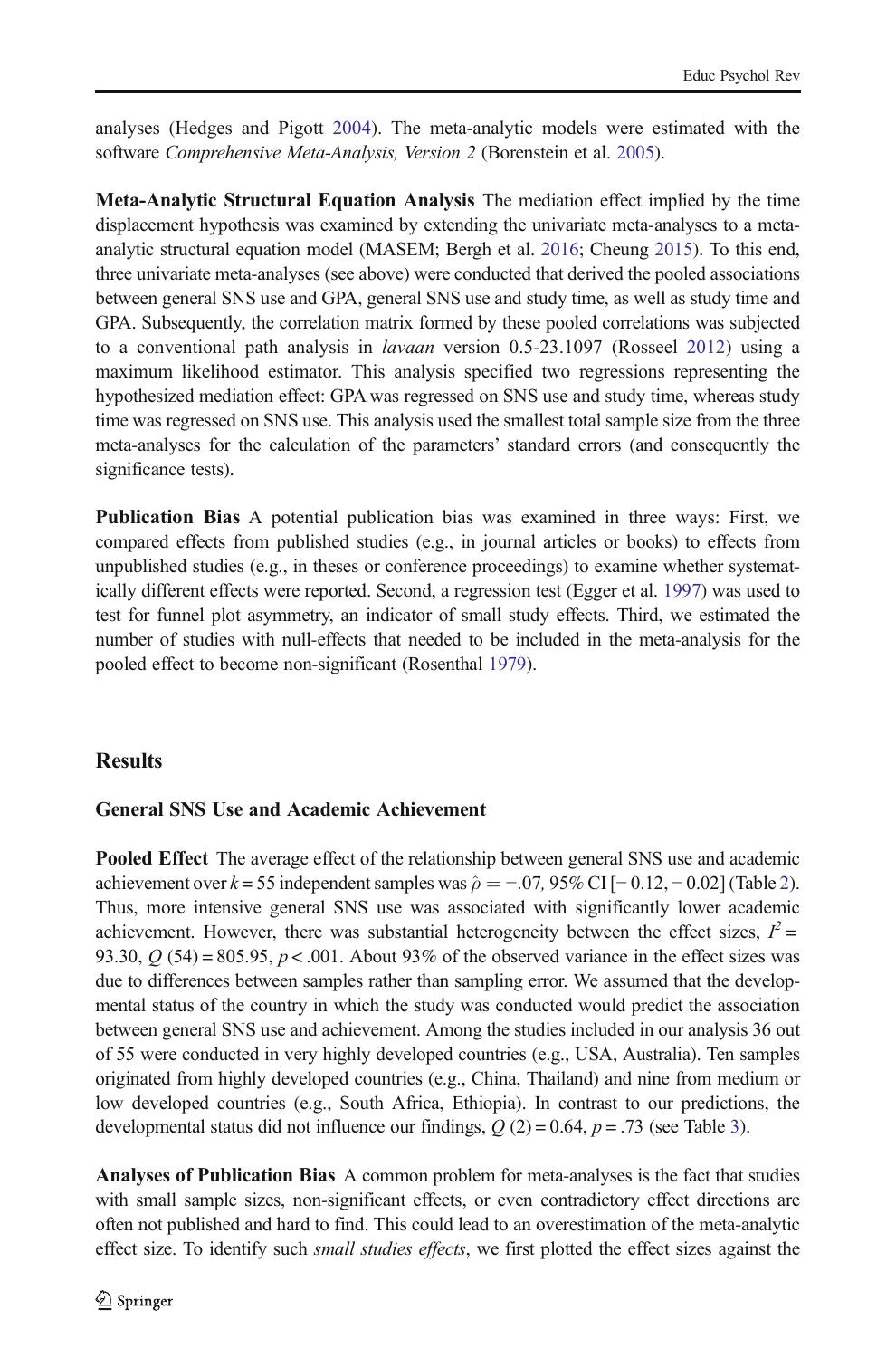|                                   |       |                      | Average Effect          |                                                                                                |   |           | Heterogeneity                              |                             |                     |                      |          |               |
|-----------------------------------|-------|----------------------|-------------------------|------------------------------------------------------------------------------------------------|---|-----------|--------------------------------------------|-----------------------------|---------------------|----------------------|----------|---------------|
|                                   | $k$ N |                      | Effect<br>Size $(\rho)$ | 95% CI                                                                                         | Z | p         | Q                                          | $df$ p<br>$\left( Q\right)$ |                     | $I^2$                | $\tau^2$ | $SE_{\tau^2}$ |
| General SNS use and               |       |                      |                         |                                                                                                |   |           |                                            |                             |                     |                      |          |               |
| Academic<br>achievement           |       | 55 25,432 $-0.071$   |                         | $[-.121; -2.73, .006, 805.95, 54, -0.01, 93.30, .033]$<br>$-.020]$                             |   |           |                                            |                             |                     |                      |          | .009          |
| Learning time 10                  |       |                      | $3130 -0.025$           | $[-.109;$<br>$-.059]$                                                                          |   |           | $-0.58$ .562 48.68 9 < 001 81.51 .015 .009 |                             |                     |                      |          |               |
| Multitasking SNS use and          |       |                      |                         |                                                                                                |   |           |                                            |                             |                     |                      |          |               |
| Academic<br>achievement           |       | $15$ $7615$ $-0.103$ |                         | $[-.161; -3.46 \quad .001 \quad 83.40 \quad 14 \quad <.001 \quad 83.21 \quad .010$<br>$-.045]$ |   |           |                                            |                             |                     |                      |          | .006          |
| SNS use for academic purposes and |       |                      |                         |                                                                                                |   |           |                                            |                             |                     |                      |          |               |
| Academic<br>achievement           | 10    | 2589                 | 0.075                   | [.015;<br>.1351                                                                                |   | 2.45 .014 | 19.37 9                                    |                             |                     | .022 53.53 .005 .004 |          |               |
| Learning time and                 |       |                      |                         |                                                                                                |   |           |                                            |                             |                     |                      |          |               |
| Academic<br>achievement           | 14    | 5015                 | 0.153                   | [.057;<br>.2461                                                                                |   |           | 3.12 .002 146.14 13                        |                             | $< 0.001$ 91.10 030 |                      |          | .015          |

<span id="page-12-0"></span>Table 2 Meta-analyses for different types of SNS use

standard error of the studies. A visual inspection of the funnel plot did not suggest a small study effect (see supplementary material for the funnel plots). Moreover, the regression test was not significant,  $B = -0.73$ ,  $SE = 1.27$ , 95% CI [-3.28; 1.81],  $p = .57$ , further corroborating the finding of no substantial publication bias. A fail-safe N analysis (Rosenthal [1979](#page-24-0)) indicated that 1124 unpublished studies with a null effect would be needed to reduce the  $p$  value to non-significance. More than one third of our studies were unpublished, so we compared published with non-published effects. This analysis yielded a non-significant difference,  $Q(1) = 1.64$ ,  $p = .20$ , showing that the effect sizes did not systematically depend on the publication status. In sum, we found no indication of substantial publication bias.

Sensitivity Analyses We conducted several additional analyses to examine the robustness of our findings (see Table [3\)](#page-13-0). The sensitivity analyses included the type of academic achievement measure (self-reported vs. documented), type of effect size reported (correlational data vs. regression weights), the sample background (adolescents vs. undergraduates), and the year of publication. We found a significant difference between studies that were based on self-reported achievement measures  $(k = 41)$  as compared to studies that were based on documented grades  $(k = 14)$ ,  $Q(1) = 7.27$ ,  $p < .01$ . The former had a significantly negative relationship with general SNS use on average,  $\hat{\rho} = -.09$ , 95% CI [− 0.15, − 0.03], p < .01, whereas studies that were based on documented achievement showed a non-significant effect,  $\hat{\rho} = .01, 95\%$  CI [−0.02, 0.04],  $p = .60$ . Moreover, studies that were based on zero-order correlations ( $k = 41$ ) differed from studies that reported regression analyses and thereby controlled for other variables  $(k = 14)$ ,  $Q(1) = 7.27$ ,  $p < 0.01$ . Studies that reported zero-order correlations yielded a significantly negative relationship between academic achievement and general SNS use,  $\hat{\rho} = -11$ , 95% CI [− 0.17, − 0.05],  $p < 0.01$ , whereas studies that reported regression weights yielded no significant relationship,  $\hat{\rho} = .03, 95\%$  CI [− 0.05, 0.11],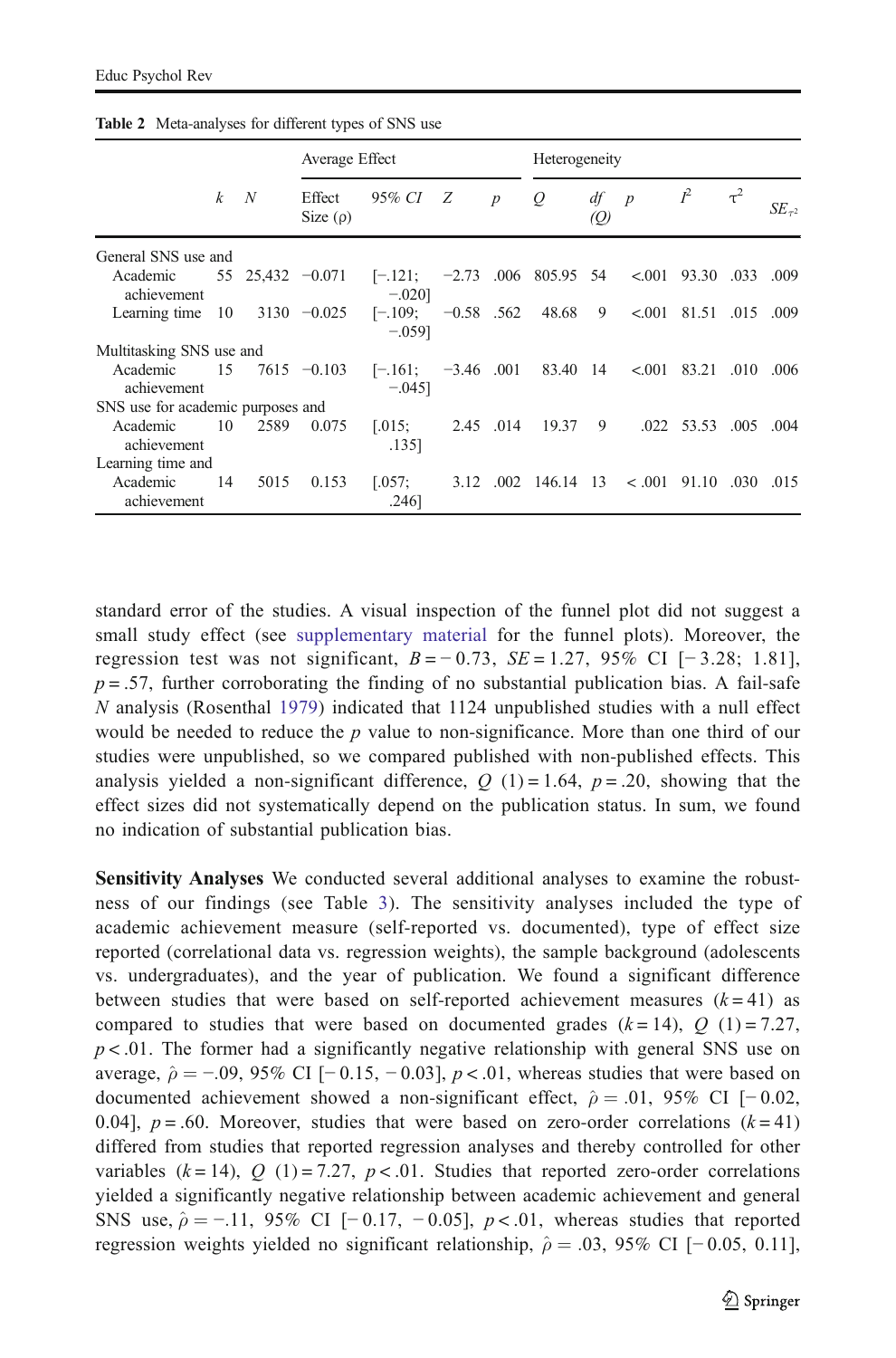| Variable                                           | Κ  | Between-groups<br>analysis     | Subgroup effect size                                                       | By group<br>analysis            |
|----------------------------------------------------|----|--------------------------------|----------------------------------------------------------------------------|---------------------------------|
| Publication type                                   |    | $Q(1) = 1.642$ ,<br>$p = .200$ |                                                                            |                                 |
| Published                                          | 35 |                                | $\hat{\rho} = -.05,95\% \text{ CI} [-0.12,0.02],$<br>$Z = -1.45, p = .147$ | $Q(34) = 680.12$ ,<br>p < .001  |
| Unpublished                                        | 20 |                                | $\hat{\rho} = -11,95\% \text{ CI} [-0.18, -0.04],$<br>$Z=-3.21, p=.001$    | $Q(19) = 112.35$ ,<br>p < .001  |
| Developmental status                               |    | $Q(2)=0.641$ ,<br>$p = .726$   |                                                                            |                                 |
| Very high developed<br>countries                   | 36 |                                | $\hat{\rho} = -.08$ , $(95\%CI = -0.14; -0.03, )$<br>$Z=-2.89, p=.004$     | $Q(35) = 396.45$ ,<br>p < .001  |
| High developed<br>countries                        | 10 |                                | $\hat{\rho} = -.09, (95\%CI = -0.18; -0.01,$<br>$Z=-2.08, p=.038$          | $Q(9) = 41.22$<br>p < .001      |
| Medium and low<br>developed countries <sup>a</sup> | 9  |                                | $\hat{\rho} = -.01$ , (95\%CI = -0.20; 0.19,<br>$Z=-0.06, p=.949$          | $Q(8) = 365.89,$<br>p < .001    |
| Academic achievement<br>measure                    |    | $Q(1) = 7.226$ ,<br>$p = .007$ |                                                                            |                                 |
| Self-reported<br>achievement                       | 41 |                                | $\hat{\rho} = -.09, (95\%CI = -0.15; -0.03,$<br>$Z=-2.72, p=.007$          | $Q(40) = 772.09$ ,<br>p < .001  |
| Documented<br>achievement                          | 14 |                                | $\hat{\rho} = .01, (95\%CI = -0.02; 0.04,$<br>$Z = 0.52, p = .604$         | $Q(13) = 9.24$ ,<br>$p = .755$  |
| Type of effect size                                |    | $Q(1) = 7.273$ ,<br>$p = .007$ |                                                                            |                                 |
| Correlation                                        | 41 |                                | $\hat{\rho} = -.11, (95\%CI = -0.17; -0.05,$<br>$Z=-3.48, p=.001$          | $Q(40) = 538.73$ ,<br>p < .001  |
| Regression weight                                  | 14 |                                | $\hat{\rho} = .03, (95\%CI = -0.05; 0.11,$<br>$Z = 0.75$ , $p = .453$ )    | $Q(13) = 170.05$ ,<br>p < .001  |
| Sample type                                        |    | $Q(1) = 4.678$ ,<br>$p = .031$ |                                                                            |                                 |
| Adolescents                                        | 11 |                                | $\hat{\rho} = .01, (95\%CI = -0.05; 0.06,$<br>$Z = 0.232, p = .817$        | $Q(10) = 21.57$ ,<br>$p = .017$ |
| Undergraduates <sup>b</sup>                        | 44 |                                | $\hat{\rho} = -.08, (95\%CI = -0.14; -0.02,$<br>$Z = -2.66, p = .008$      | $Q(43) = 744.73$ ,<br>p < .001  |

<span id="page-13-0"></span>Table 3 Moderator analyses for general SNS use and academic achievement

 $a^k k = 2$  medium developed countries,  $k = 7$  low developed countries

<sup>b</sup> Includes one sample consisting undergraduates and other adults

 $p = .45$ . Sample age (adolescents vs. undergraduates) did not affect the average association between academic achievement and general SNS use. Likewise, the publication year had no effect on the results,  $B = -0.003$ ,  $SE = 0.003$ ,  $95\%$  CI [-0.010, 0.003],  $p = .32.$ 

### Multitasking SNS Use and Academic Achievement

Pooled Effect The average effect for the relationship between multitasking SNS use and academic achievement in  $k = 15$  samples was  $\hat{p} = -.10$ , 95% CI [− 0.16, − 0.05] (Table [2](#page-12-0)). This indicates a small but significant negative association, suggesting that more SNS use in the form of multitasking goes along with lower school achievement. The homogeneity analysis yielded a significant effect,  $Q(14) = 83.40$ ,  $p < .001$ , showing heterogeneous effect sizes. Quantifying this heterogeneity with  $I^2 = 83.21$  indicated that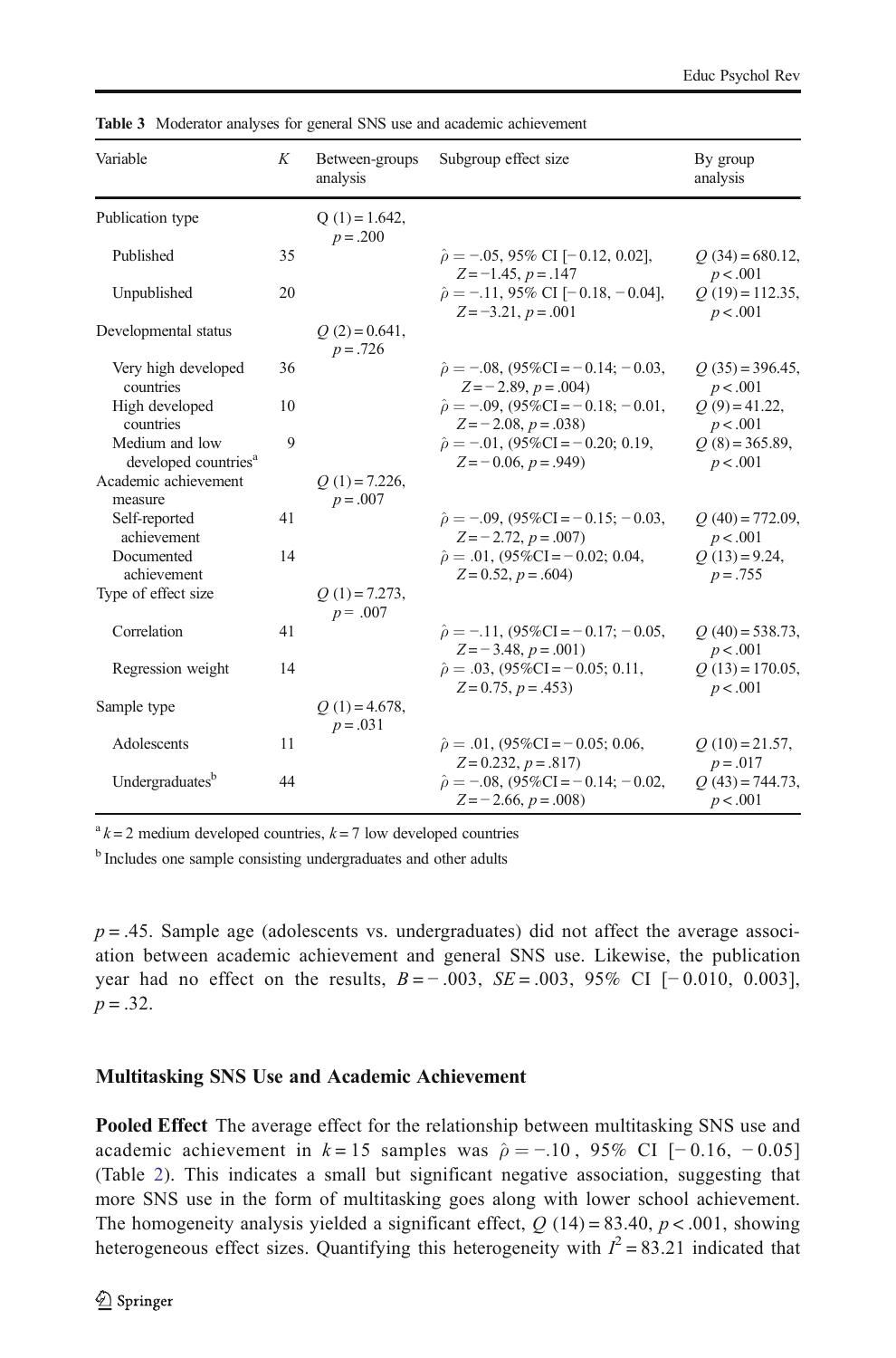<span id="page-14-0"></span>83% of the variance in the effect sizes was due to differences between samples rather than sampling error. However, the developmental status of the study countries showed little variation. The majority of studies were conducted in countries with very high development  $(k = 14)$ , one study was conducted in a country with high development. As a consequence, no significant moderating effects of the countries' developmental status could be identified (see Table 4).

Analyses of Publication Bias To identify a potential small studies effect we again plotted the effect sizes against the standard error. The funnel plot showed that most of the studies with large sample sizes and were located around the mean effect, and the funnel plot did not suggest a small studies effect regarding multitasking SNS use and academic achievement. Egger's regression test amounted to  $B = -1.31$ ,  $SE = 1.68$ ,  $95\%$  CI [ $-4.95$ , 2.33],  $p = .45$ , supporting the assumption of no publication bias. A fail-safe  $N$  analysis indicated that 236 studies with a null effect would be needed to reduce the  $p$  value of the average effect size to be nonsignificant. The effect size did not systematically depend on the publication status,  $Q(1)$  = 0.01,  $p = 0.94$ . Published studies ( $k = 10$ ) yielded similar results as unpublished work ( $k = 5$ ). No indication of substantial publication bias was found.

| Variable                         | K  | Between-groups<br>analysis     | Subgroup effect size                                                      | By group<br>analysis           |
|----------------------------------|----|--------------------------------|---------------------------------------------------------------------------|--------------------------------|
| Publication type                 |    | $Q(1) = 0.006$ ,<br>$p = .938$ |                                                                           |                                |
| Published                        | 10 |                                | $\hat{\rho} = -.10$ , $(95\%CI = -0.16; -0.05,$<br>$Z = -3.57, p < .001$  | $Q(9) = 40.04$ ,<br>p < .001   |
| Unpublished                      | 5  |                                | $\hat{\rho} = -.09, (95\%CI = -0.27; 0.09,$<br>$Z=-1.02, p=.306$          | $Q(4) = 39.46$ ,<br>p < .001   |
| Developmental status             |    | $Q(1) = 0.002$ ,<br>$p = .963$ |                                                                           |                                |
| Very high developed<br>countries | 14 |                                | $\hat{\rho} = -.10$ , $(95\%CI = -0.16; -0.04)$ ,<br>$Z=-3.30, p=.001$    | $Q(13) = 83.38$ ,<br>p < .001  |
| High developed<br>countries      | 1  |                                | $\hat{\rho} = -.10$ , (95\%CI = -0.24; 0.04,<br>$Z=-1.41, p=.159$         |                                |
| Academic achievement<br>measure  |    | $Q(1) = 0.957$ ,<br>$p = .328$ |                                                                           |                                |
| Self-reported<br>achievement     | 8  |                                | $\hat{\rho} = -.13$ , (95%CI = -0.24; -0.02,<br>$Z=-2.23, p=.026$         | $Q(7) = 60.29$ ,<br>p < .001   |
| Documented<br>achievement        | 7  |                                | $\hat{\rho} = -.07$ , (95\%CI = -0.11; -0.03,<br>$Z=-3.29, p=.001$        | $Q(6) = 10.39$ ,<br>$p = .109$ |
| Type of effect size              |    | $Q(1) = 0.033$ ,<br>$p = .855$ |                                                                           |                                |
| Correlation                      | 8  |                                | $\hat{\rho} = -.10, (95\%CI = -0.22; 0.02,$<br>$Z=-1.68, p=.092$          | $Q(7) = 59.96$<br>p < .001     |
| Regression weight                | 7  |                                | $\hat{\rho} = -0.09$ , $(95\%CI = -0.14; -0.04)$<br>$Z = -3.54, p < .001$ | $Q(6) = 16.86$ ,<br>$p = .010$ |
| Sample type                      |    | $Q(1) = 3.717$ ,<br>$p = .054$ |                                                                           |                                |
| Undergraduates                   | 14 |                                | $\hat{\rho} = -.10$ , $(95\%CI = -0.16; -0.04)$ ,<br>$Z=-3.10, p=.002$    | $Q(13) = 78.23$ ,<br>p < .001  |
| Mixed sample                     | 1  |                                | $\hat{\rho} = -.23$ , (95%CI = -0.34; -0.11,<br>$Z=-3.69, p<.001$         |                                |

Table 4 Moderator analyses for multitasking SNS use and academic achievement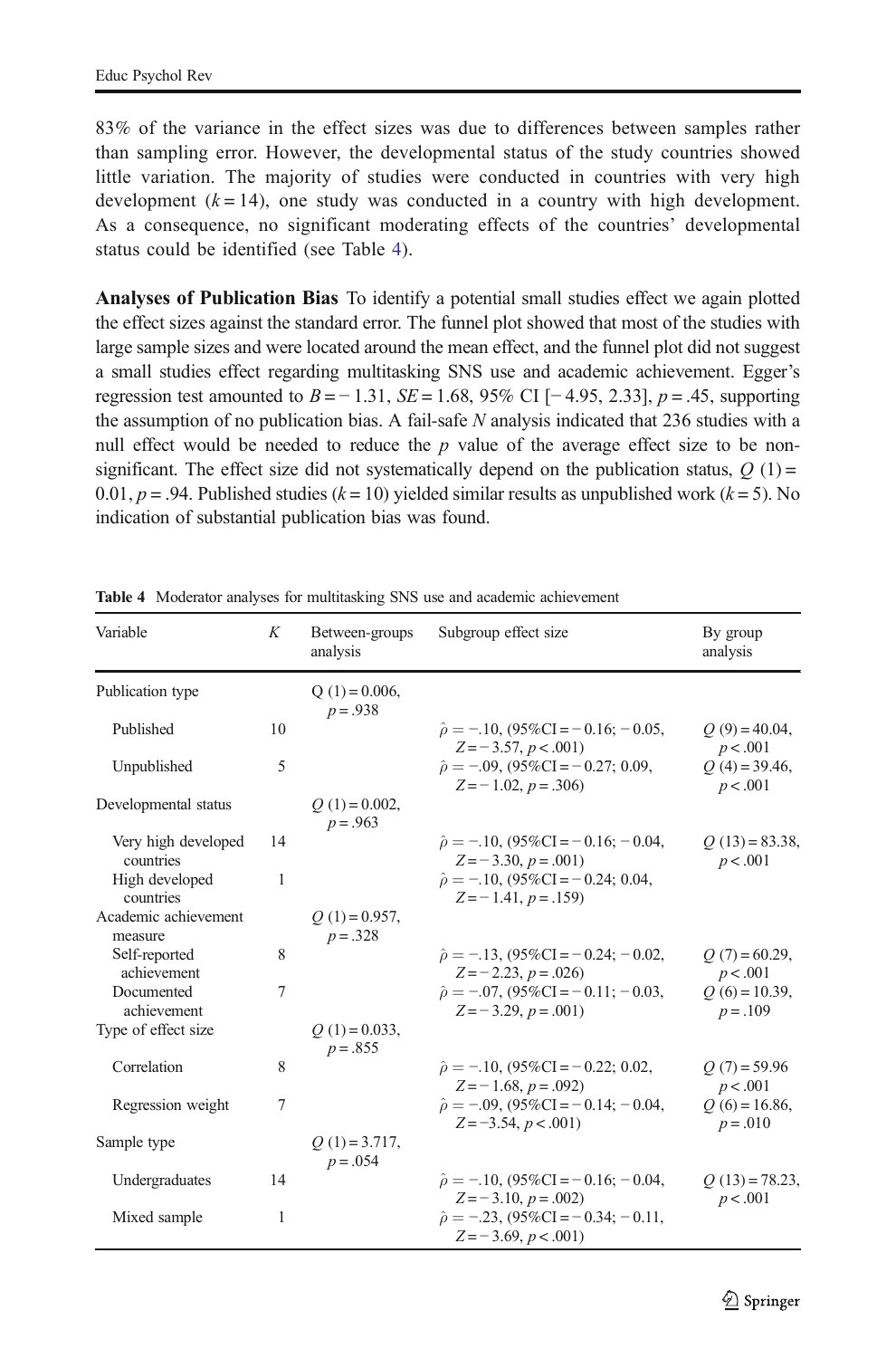Sensitivity Analyses As in the previous meta-analysis, we examined the type of achievement measure (self-reported vs. documented), reported effect size (correlational data vs. regression weights), sample background (adolescents vs. undergraduates/adults), as potential moderators explaining the heterogeneity between samples. None of these factors significantly affected our results (see Table [4](#page-14-0)). We conducted a meta-regression to analyze publication year as a potential continuous factor, and found a significant trend over time,  $B = -0.021$ ,  $SE = 0.008$ , 95% CI [− .036, − .006], p = .006. The association between SNS multitasking and academic achievement was more negative in the more recent studies. This finding is based on 15 independent samples from work published between 2009 and 2015, thus, the rather small database precludes too bold conclusions. That said, this trend could reflect a rise in students' multitasking and the related association with student grades during a time in which smartphones have become ubiquitous for students, and SNSs can be accessed more easily at times and in places of preparation and instruction.

### SNS Use for Academic Purposes and Academic Achievement

Pooled Effect The average relationship between SNS use for academic purposes and academic achievement over  $k = 10$  independent samples was  $\hat{\rho} = .08, 95\%$  CI [0.02, 0.14] (Table [2](#page-12-0)). Thus, the results showed a significant effect in the positive direction, indicating that academic achievement is positively related to intensive SNS use, as long as SNSs are used for academic purposes. A test of homogeneity showed a significant result of  $Q(9) = 19.37$ ,  $p = .02$ , that indicates a variation of the effect sizes between samples,  $l^2 = 53.53$ . Therefore, we also conducted a moderator analysis for the developmental status of the country the study was conducted. Only very highly developed countries  $(k=7)$  and highly developed countries  $(k=3)$  were present, yielding no significant difference, Q (1) = 0.021, p = .89 (see Table [5\)](#page-16-0).

Analyses of Publication Bias To identify a small sample effect, we plotted the effect sizes against their standard errors. The funnel plot showed no systematic asymmetry. Egger's regression test was  $B = 2.17$ ,  $SE = 1.45$ , 95% CI [− 1.18; 5.52],  $p = .173$ , which also supported the assumption of non-existing publication bias. A fail-safe N analysis indicated that 24 studies with null effects would be needed to reduce the  $p$  value of the average effect size to be non-significant. The publication status did not significantly influence the results,  $\ddot{O}$  $(1) = 0.69$ ,  $p = .41$ . Published studies  $(k = 5)$  yielded similar results as unpublished work  $(k=5)$ . In sum, none of our indicators showed a noteworthy sign of publication bias.

Sensitivity Analyses Sensitivity analyses for the type of academic achievement measure (self-reported vs. documented), and type of effect size reported (correlational data vs. regression weights) identified no significant differences between these contextual conditions (Table [5\)](#page-16-0). The age group showed little variance with all but one sample consisting of undergraduates. Year of publication had no influence on the results,  $B = -0.008$ ,  $SE = 0.013$ , 95% CI [−.033, .017], *p* = .52.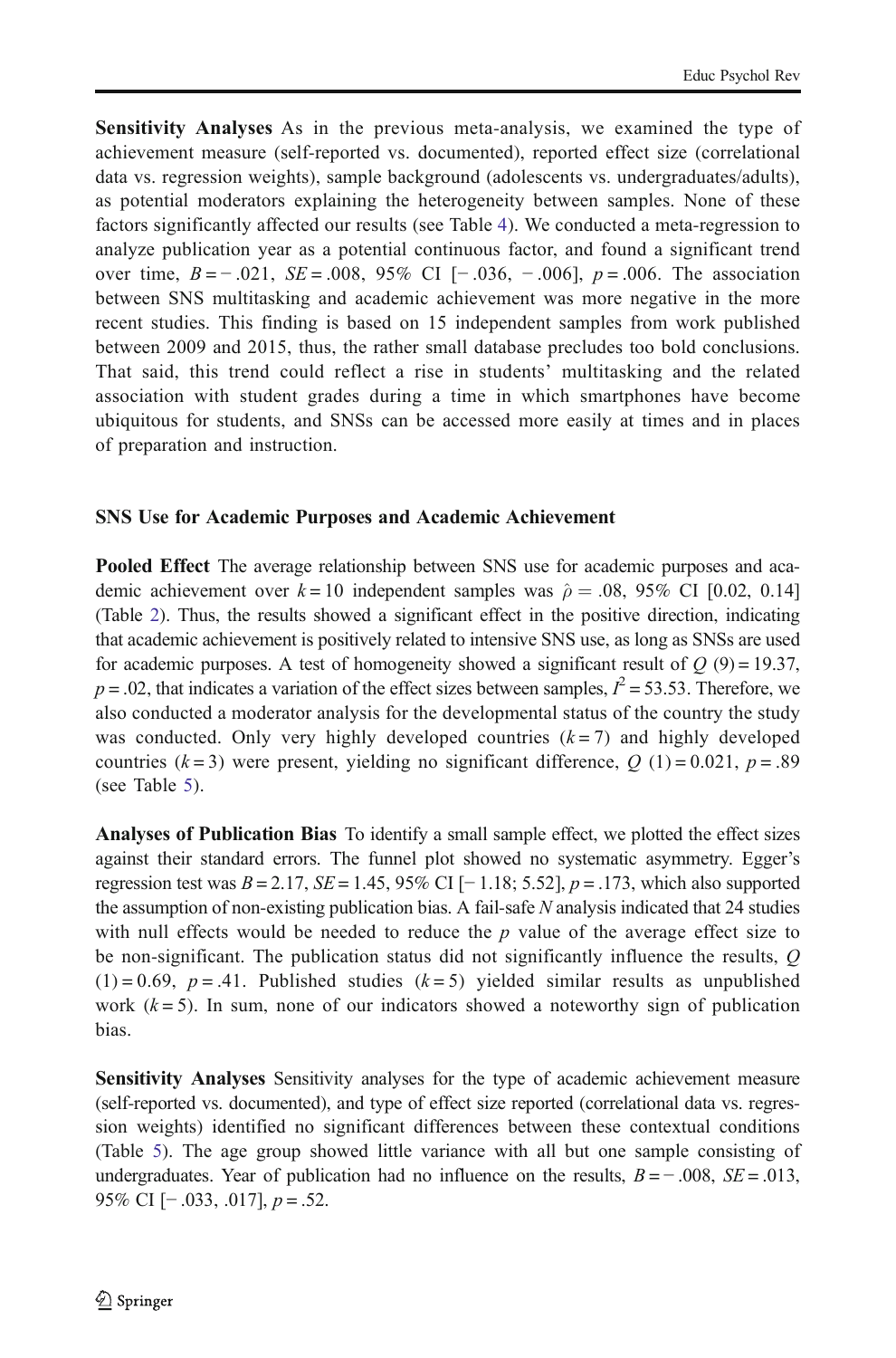| Variable                         | K              | Between-groups<br>analysis     | Subgroup effect size                                               | By group<br>analysis           |
|----------------------------------|----------------|--------------------------------|--------------------------------------------------------------------|--------------------------------|
| Publication type                 |                | $Q(1) = .687$ ,<br>$p = .407$  |                                                                    |                                |
| Published                        | 5              |                                | $\hat{\rho} = .10, (95\%CI = -0.00; 0.20,$<br>$Z = 1.92, p = .055$ | $Q(4) = 16.40$ ,<br>$p = .003$ |
| Unpublished                      | 5              |                                | $\hat{\rho} = .05$ , (95%CI = -0.02; 0.12,<br>$Z = 1.37, p = .172$ | $Q(4) = 2.70$ ,<br>$p = .609$  |
| Developmental status             |                | $Q(1) = 0.021$ ,<br>$p = .886$ |                                                                    |                                |
| Very high developed<br>countries | 7              |                                | $\hat{\rho} = .08, (95\%CI = -0.00; 0.16,$<br>$Z = 1.91, p = .056$ | $Q(6) = 17.63$ ,<br>$p = .007$ |
| High developed<br>countries      | 3              |                                | $\hat{\rho} = .07, (95\%CI = -0.02; 0.15,$<br>$Z = 1.61, p = .107$ | $Q(2) = 1.70$ ,<br>$p = .428$  |
| Academic achievement<br>measure  |                | $Q(1) = 1.202$ ,<br>$p = .273$ |                                                                    |                                |
| Self-reported<br>achievement     | 7              |                                | $\hat{\rho} = .06$ , (95%CI = -0.01; 0.14,<br>$Z = 1.62, p = .105$ | $Q(6) = 16.27$ ,<br>$p = .012$ |
| Documented<br>achievement        | 3              |                                | $\hat{\rho} = .13, (95\%CI = 0.04; 0.21,$<br>$Z = 2.82, p = .005$  | $Q(2) = 0.539$ ,<br>$p = .764$ |
| Type of effect size              |                | $Q(1) = 1.229$ ,<br>$p = .268$ |                                                                    |                                |
| Correlation                      | 8              |                                | $\hat{\rho} = .09$ , (95%CI = 0.02; 0.16,<br>$Z = 2.37, p = .018$  | $Q(7) = 17.57$<br>$p = .014$   |
| Regression weight                | $\overline{2}$ |                                | $\hat{\rho} = .03, (95\%CI = -0.06; 0.11,$<br>$Z = 0.64, p = .526$ | $Q(1) = 0.96$ ,<br>$p = .327$  |
| Sample type                      |                | $Q(1) = 0.020$ ,<br>$p = .886$ |                                                                    |                                |
| Adolescents                      | $\overline{2}$ |                                | $\hat{\rho} = .07, (95\%CI = -0.08; 0.21,$<br>$Z = 0.91, p = .363$ | $Q(1) = 2.12$ ,<br>$p = .146$  |
| Undergraduates                   | 8              |                                | $\hat{\rho} = .08$ , (95%CI = 0.01; 0.15,<br>$Z = 2.13, p = .033$  | $Q(7) = 16.49$ ,<br>$p = .021$ |

Table 5 Moderator analyses for SNS use for academic purposes and academic achievement

<span id="page-16-0"></span>Educ Psychol Rev

#### Examining the Time Displacement Hypothesis

Pooled Effects The time spent on learning and school preparation was expected to mediate the effect of general SNSs use on academic performance. Therefore, three univariate metaanalyses were conducted that quantified the associations between SNSs use, GPA, and study time. The pooled effect for the relationship between general SNS use and academic achievement was previously estimated as  $\hat{\rho} = -.07$  (see above). Moreover, the average relationship between study time and academic achievement over  $k = 14$  independent samples was estimated as  $\hat{\rho} = .15, 95\%$  CI [0.06, 0.[2](#page-12-0)5] (Table 2). Thus, study times were significantly associated with academic achievement. In contrast, general SNSs use did not exhibit respective associations with study times. The average relationship between general SNS use and study time over  $k =$ 10 independent samples was  $\hat{\rho} = -.03, 95\%$  CI [− 0.11, 0.06] (Table [2](#page-12-0)).

Meta-Analytic Structural Equation Model Based on the pooled correlations reported in the previous section, we estimated the mediation model presented in Fig. [2](#page-17-0). In line with the univariate meta-analyses, SNSs use ( $\beta = -0.07$ ,  $SE = 0.01$ ,  $p < 0.001$ ) and study time ( $\beta = 0.15$ ,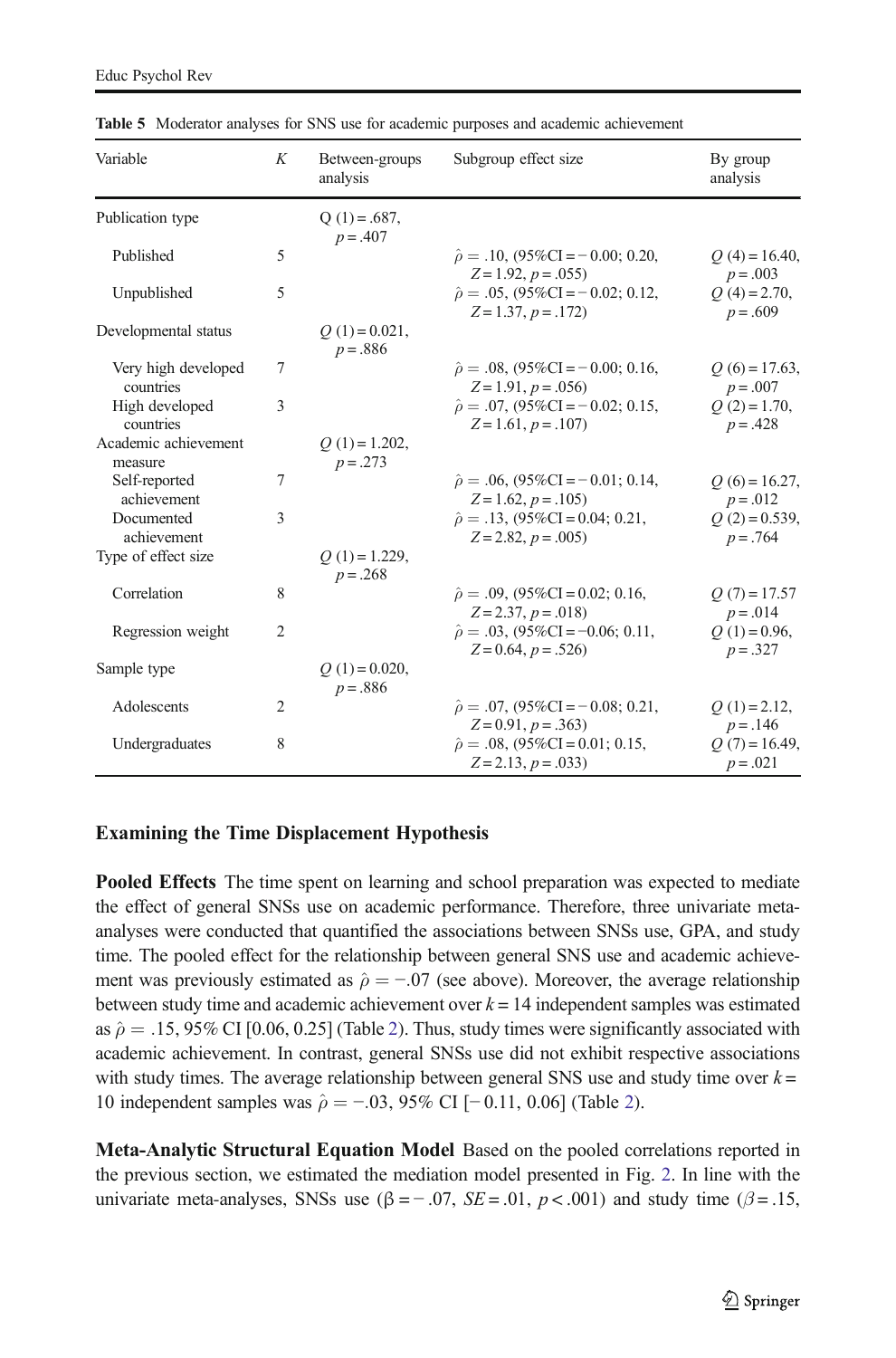<span id="page-17-0"></span>

 $SE = .01$ ,  $p < .001$ ) had significant main effects on GPA. However, there was no indirect effect of SNSs use on GPA via study time  $(B = -0.00, SE = 0.00, p = 0.17)$ . These results offer no support for the time displacement hypothesis.

# Discussion

Social Networking Sites (SNSs) have become a mainstay in the lives of many adolescents and adults worldwide. With the growing popularity of SNSs, teachers, parents, and popular media have expressed worries regarding the academic consequences of students being active on Facebook, Instagram, and other SNSs, and SNSs have been blamed for students' bad grades (Bloxham [2010](#page-21-0); Trapp [2016](#page-25-0)). Theoretical perspectives have highlighted the risks as well as the opportunities of SNSs in the academic realm. Empirical studies that connected measures of SNS use on the one hand and achievement-related variables on the other yielded conflicting evidence (e.g., Junco [2012a](#page-23-0); Khan et al. [2014;](#page-23-0) Kirschner and Karpinski [2010](#page-23-0); Hargittai and Hsieh [2010](#page-22-0)). Against this background, the aim of the current work was to provide a quantitative, meta-analytic summary of the empirical findings on the relationship between the intensity of SNS activities and school achievement. We distinguished a priori between three aspects of SNS use, general SNS use (such as time spent per day; frequency of posting with unspecified content), SNS use related to multitasking (e.g., using SNSs while studying), and SNS use connected to preparation and learning for school (e.g., using SNSs to communicate about school-related topics). Based on these three groups of activities, three separate meta-analyses were conducted. A fourth meta-analysis and a subsequent mediation analysis examined the influence of SNS use on the time spent on studying, a supposed mediator to explain a negative link between SNS use and achievement (time displacement hypothesis).

As expected, we identified a positive relationship between school-related SNS use and academic achievement. The more active students are in school-related SNS activities the better are their grades. However, albeit significant, the respective correlation was rather small  $(\hat{\rho} = .08)$ , following Cohen's ([1992\)](#page-21-0) often-cited framework for interpreting effect sizes. Similar, in Hattie's [\(2011,](#page-22-0) [2015](#page-22-0)) highly cited summary of meta-analyses on influences related to student achievement, effects up to  $r = .10$  were well-below the average effect ( $r = .20$ ) and were considered negligible, not worth wasting educators' time. Our meta-analytic assessment of the association between school grades and multitasking SNS activities showed an association of similar size, however, in the negative direction ( $\hat{\rho} = -.10$ ). In line with prior theory (e.g., van der Schuur et al. [2015](#page-25-0)), using SNSs for non-academic purposes at times of preparation and learning was related to lower school grades. A similar relationship was found in our largest dataset that relied on measures of general SNS use, such as the time spent with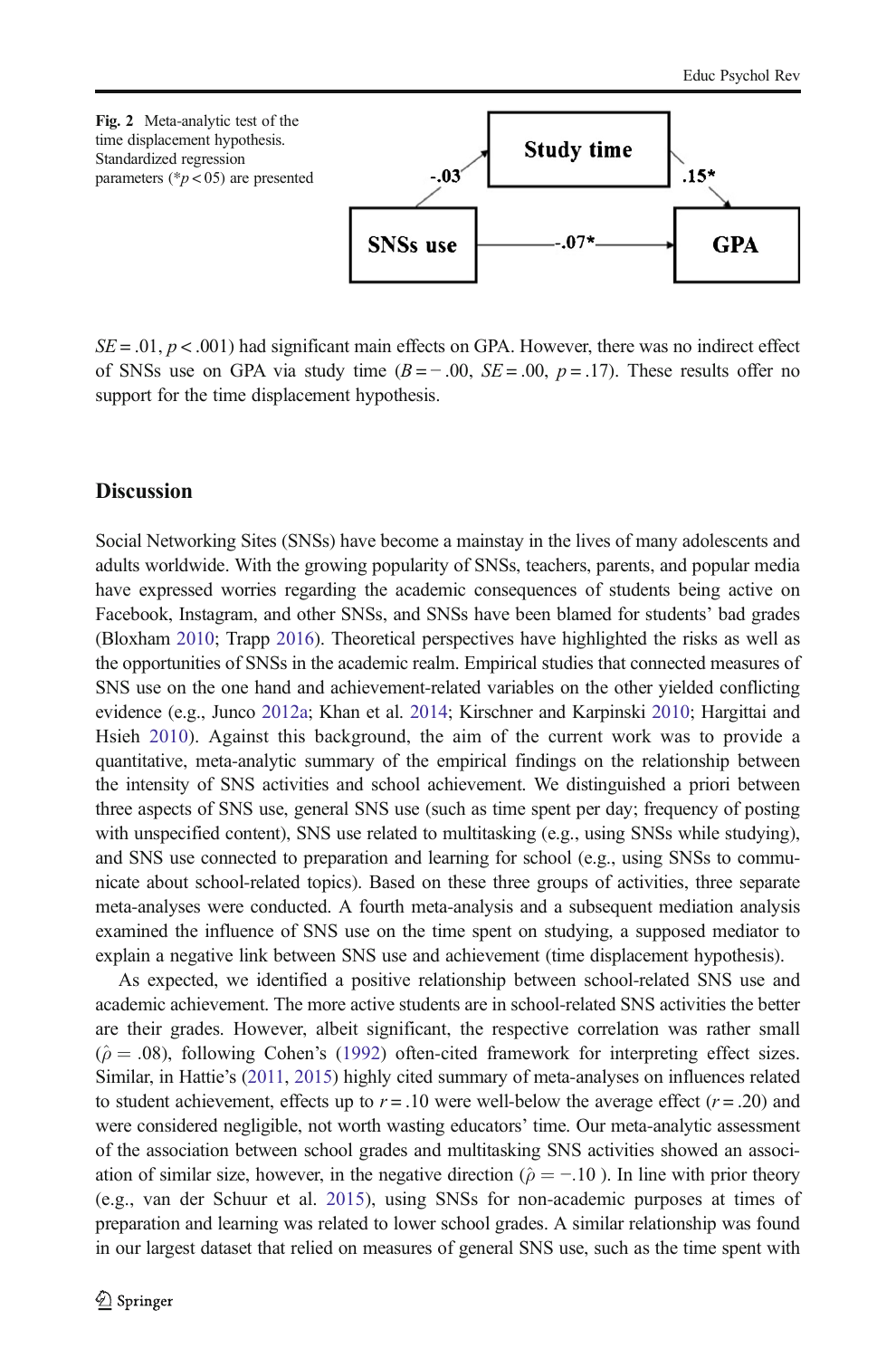SNSs per day or the frequency of log-ins. The average association between achievement and general SNS use amounted to  $\hat{\rho} = -0.07$  indicating that overall SNS use was significantly, but weakly, associated with lower academic achievement.

We further provided the first meta-analytical assessment of the time displacement hypothesis. We found no significant association between general SNS use and the time spent studying, and consequently time spent studying did not serve as a mediating variable of the association between general SNS use and achievement. Based on these results, we conclude that the current empirical literature is in no support of the time displacement hypothesis.

In all three meta-analyses that related SNS activities to school grades, substantial heterogeneity between the effect sizes was observed that could not be accounted for by mere sampling error. Therefore, a further objective was to identify variables that might help explaining variations in the association between SNS use and academic achievement. Over and above our separate analyses of general, multitasking, and academic use of SNSs, we investigated whether the cultural background of a sample moderated the effects. We assumed that the intensity of SNS activities would reflect the access to informational resources in samples outside the very highly developed Western countries. Thus, in less developed countries, more positive relationships between general SNS use and achievement should be observed. However, the countries' developmental status (as indicated by the HDI; United Nations Development Program [2014](#page-25-0)) did not predict the association between SNS use and academic achievement. Although our study sample did include studies that were conducted in countries with low or medium developmental status (such as Nigeria, Ethiopia, Ghana, Jordan, or Malaysia), these were few and the majority of research was conducted in the US and other very highly developed countries (e.g., Sweden, New Zealand). This limitation has reduced the chance of identifying meaningful differences. Moreover, the null effect could have been due to a generally high socio-economic status of the students who participated in the primary studies, irrespective of a country's HDI. When only high socioeconomic status students were included in the study, high access to informational resources would be expected for all participants.

However, our sensitivity analyses yielded four remarkable results. First, studies that utilized a self-report measure as the indicator of school achievement showed a significantly negative relationship between general SNS use and achievement, whereas studies that utilized documented grades as the indicator of school achievement identified almost a null-effect. This finding is noteworthy, as prior research suggests that self-reported grades are highly correlated with real, documented grades (Kuncel et al. [2005](#page-23-0); Shaw and Mattern [2009](#page-25-0)). If, however, selfreported and documented grades diverge, students tend to underreport rather than overreport their grades. One possible reason for the difference between studies using self-reported versus documented grades could be a stronger social desirability bias in the former set of studies (see Cole and Gonyea [2010](#page-21-0)). Individual differences in social desirability could potentially lead to higher self-reported grades (e.g., less underreporting) and lower self-reported SNS use, resulting in a spurious relationship between these variables. Thus, despite the small negative association observed in the overall sample it is conceivable that SNS activities actually do not have any relationship with academic outcomes at all.

We further examined effect size differences between studies that reported zero-order correlations and studies that reported beta coefficients, with the latter controlling for third variables as part of a multiple regression. The results highlighted that studies that reported zero-order correlations showed a significant average effect, whereas studies that reported the standardized beta-weights showed no average relationship. We transformed beta weights with the help of a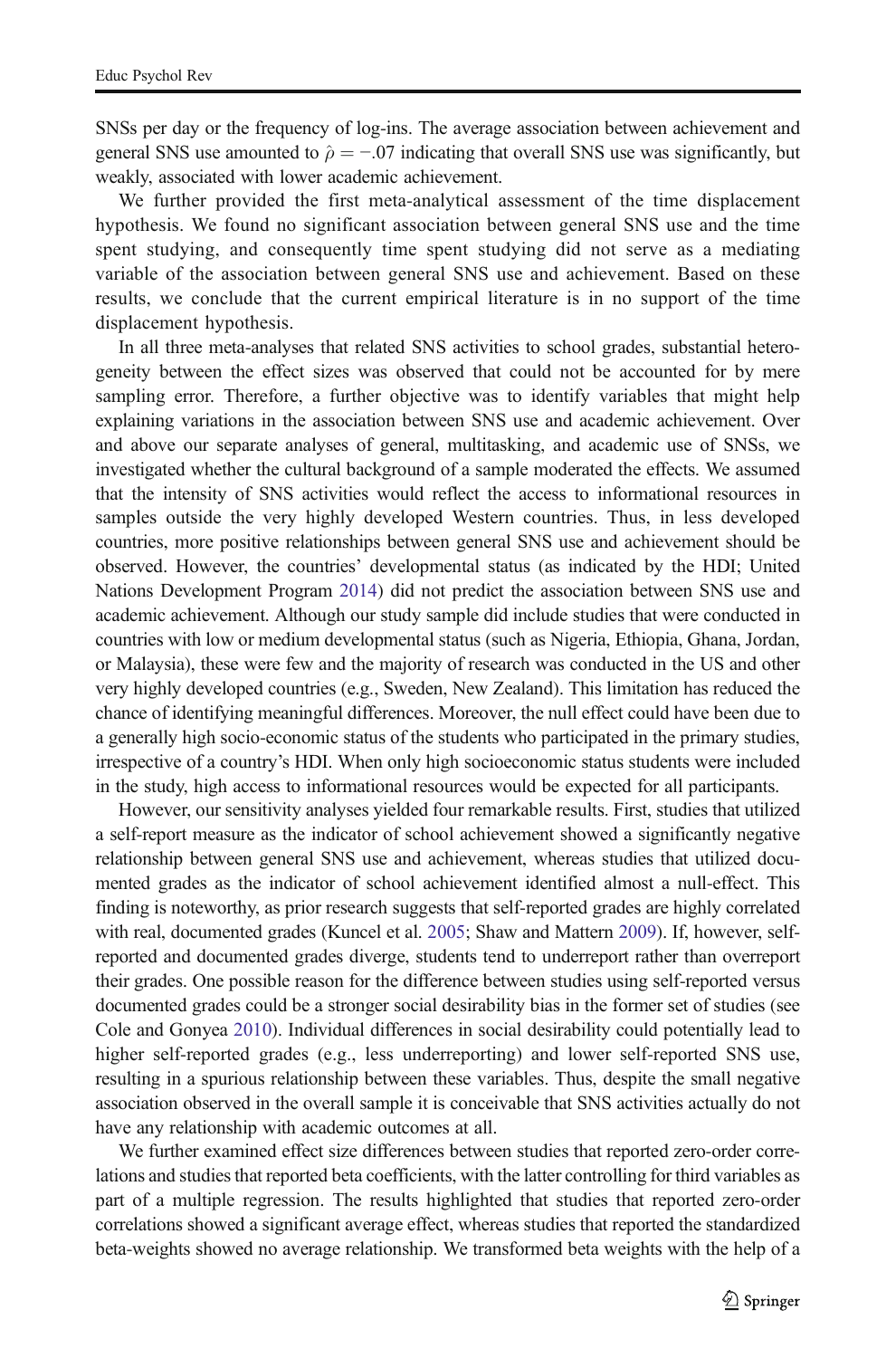formula by Peterson and Brown ([2005](#page-24-0)), which is a common procedure in meta-analytic research. Whether or not betas should be included in a meta-analysis in the first place is a matter of ongoing debate, however, some argue for inclusion (e.g., Rosenthal and DiMatteo [2001](#page-25-0); Ferguson [2015\)](#page-22-0), others are more critical (e.g., Rothstein and Bushman [2015\)](#page-25-0). Third, our analysis of multitasking SNS use and achievement showed that the relationship was more negative in more recent studies. This finding, despite being based on a rather small number of studies, could reflect the rise of mobile Internet access and the proliferation of mobile SNS activities. As of fall 2016, 92% of Facebook's active monthly users access the platform at least sometimes with a mobile device and more than 50% of the active users access the platform with a mobile device exclusively (Facebook Inc. [2016](#page-22-0)). Thus, SNS multitasking has become a possibility everywhere in students' homes, libraries, and schools. From this perspective, the average meta-analytical relationship between multitasking SNS use and achievement presented here (i.e., work published from 2009 to 2015) could be slightly lower than the association expected for today's students who live in a smartphone-saturated environment.

Finally, the observed heterogeneity in effect sizes could be partially attributed to the age group the study was based on. Whereas studies with undergraduates showed a negative relationship between general SNS use and academic achievement ( $\hat{\rho} = -.08$ ), there was no such association in studies with adolescents ( $\hat{\rho} = .01$ ). Thus, negative associations observed for older participants are absent in the group of adolescents. So far, it is unclear whether these differences are due to age effects or rather systematic cohort differences. Much of the recent journalistic discourse in the field is focused on the cohort of post-millenials (Generation Z, e.g., Williams [2015](#page-25-0)), and their supposedly unique psychological responses to new media technologies. Little scientific evidence is available to back these supposed cohort effects. Despite these intriguing moderating effects, it should be kept in mind that we had no a priori hypotheses guiding these analyses. Therefore, these exploratory analyses should be extended in future research that, for example, explicitly accounts for the potentially confounding influence of social desirability bias in SNS research or disentangles potential age effects from cohort differences.

#### Limitations and Directions for Future Research

Some limitations might compromise the generalization of our findings thereby pointing out the need for additional research. First, the cross-sectional design of the pooled primary studies prohibits causal interpretations of our results. Do SNSs activities result in poorer academic achievements or, rather, are academic underperformers more likely to engage in SNSs? Causal conclusions require longitudinal studies examining how the interplay between SNSs use and academic achievements evolves over time. However, the limited longitudinal evidence that is available so far (e.g., Leung [2015\)](#page-23-0) corroborated a positive effect of general SNSs use on changes in overall grades within 1 year. Moreover, all previous research was limited to the examination of linear associations between SNSs activities and academic achievement. However, it is conceivable that moderate degrees of SNSs use might be harmless and yield no detrimental effects, whereas an excessive time spent on Facebook or related platforms result in more negative consequences—for example, excessive SNSs use has been associated with addiction symptoms and clinical disorders (e.g., Kuss and Griffiths [2011a,](#page-23-0) [b;](#page-23-0) see Gnambs and Appel [2017a](#page-22-0), for an analysis of linear and non-linear relationships between gaming and intelligence). Future studies are encouraged to identify particularly harmful patterns of SNS use by examining linear as well as non-linear relationships.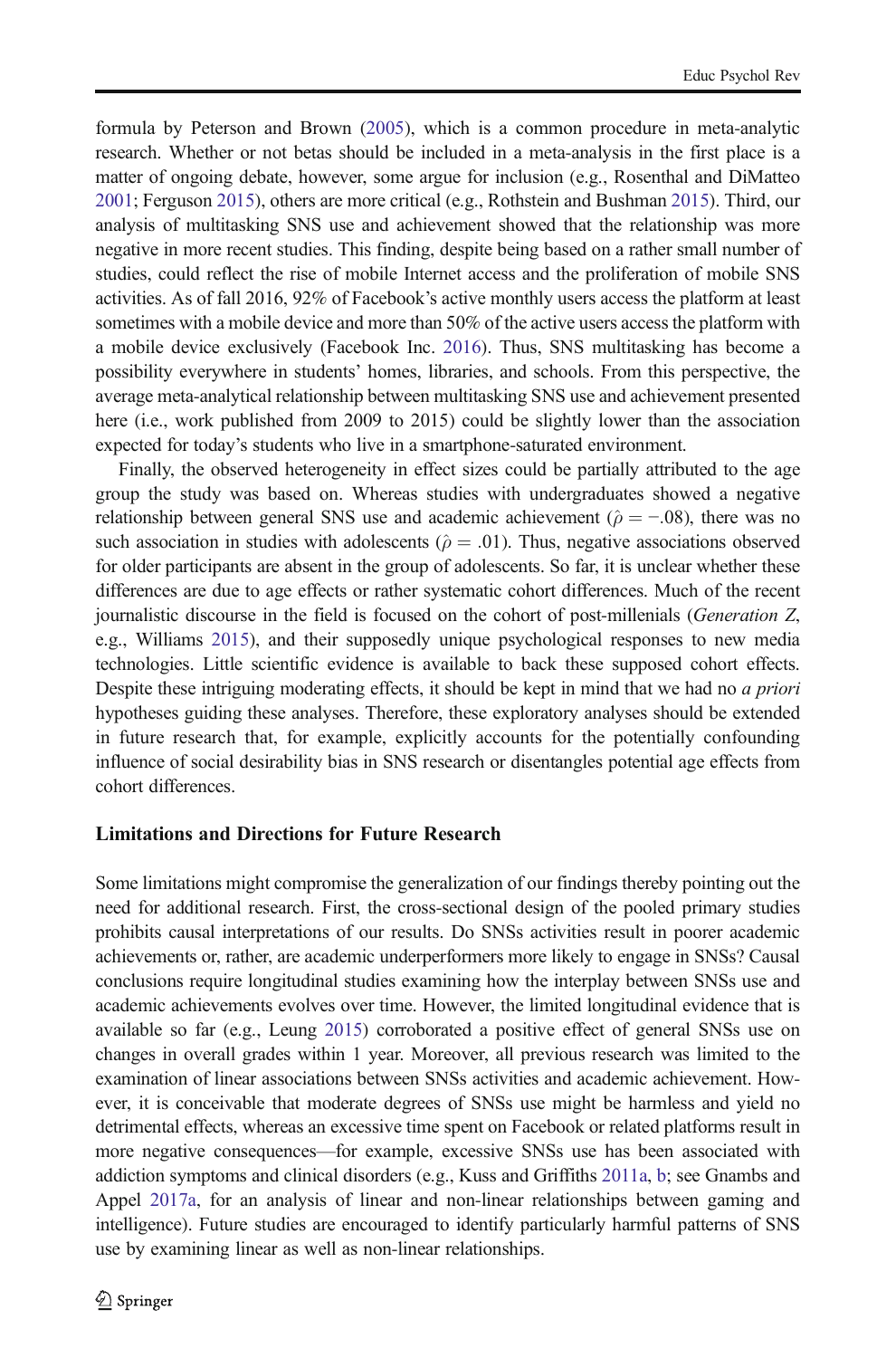Second, our meta-analyses identified a substantial amount of unaccounted variance between samples that could not be explained by the examined moderators. This opens intriguing possibilities for the identification of additional moderating influences. For example, it is reasonable to assume that intensive SNSs use has particularly adverse effects if parents neglect to monitor their children's studying times, particularly during examination periods, and do not track their academic progress. Today, little is known as to how SNS-related parenting (and media-related parenting more generally) affects achievement-related student behaviors or school achievement (cf. Nathanson [2013](#page-24-0)). Moreover, students' own ability to regulate behavior could explain differences between samples and individuals (cf. Hofmann et al. [2017](#page-22-0)). Experience sampling data suggests that giving in to media desires is a common expression of self-control failure in everyday life (Hofmann et al. [2012](#page-22-0)). Using SNSs for procrastination could not only explain lower well-being (Meier et al. [2016](#page-23-0)) but the efficacy of studying and preparation for school exams and resulting grades. On the level of sample background, variables other than the HDI (which did not moderate our findings) could play a role (cf. Gnambs and Appel [2017b\)](#page-22-0). Theory-guided research on cultural differences could focus on Hofstede's cultural dimensions or Schwartz's value system (e.g., Hofstede et al. [2010](#page-22-0); Schwartz [2006](#page-25-0)) to explain the varying role of SNSs regarding educational outcomes.

Third, due to lack of primary studies that related SNS use to sleep or to stress in combination with school achievement, promising mediating paths as well as important moderating variables remain untested. Rather than the time spent studying, sleep quality and quantity could be a crucial link between SNS activities on school achievement. As a consequence, SNSs activities that take place during the nighttime should be more negatively associated with school achievement than similar activities during the afternoon. More studies with a fine-grained assessment of social media activities are needed to test this prediction, preferably using ambulatory assessment or time diary methods. The smartphone itself provides means not only to track social media activities, but to record sleep patterns (see Min et al. [2014](#page-24-0), and Patel et al. [2017,](#page-24-0) for methodological challenges).

# Conclusion

The current paper presented four meta-analyses on the relationship between SNS use and academic achievement. Our work underscores the notion that SNS use is positively associated with academic achievement as long as SNS use is school-related. This is in contrast to fears of many parents and teachers that the influence of SNS is inevitable detrimental for academic achievement. SNS use unrelated to school, however, was associated with poorer academic achievement. However, all correlations identified in these meta-analyses were rather weak, only a small part of students' achievement at school and university co-varied with SNS use. A meta-analytic investigation of the time displacement hypothesis found no support for the assumption that the intensity of social media activities is associated with less time spent for studying. Despite the proliferation of SNSs in societies around the world, social networking activities appear to be only weakly related to academic achievement.

Acknowledgements This work was supported by grants of the German Science Foundation awarded to Markus Appel (DFG, AP 207/2-1).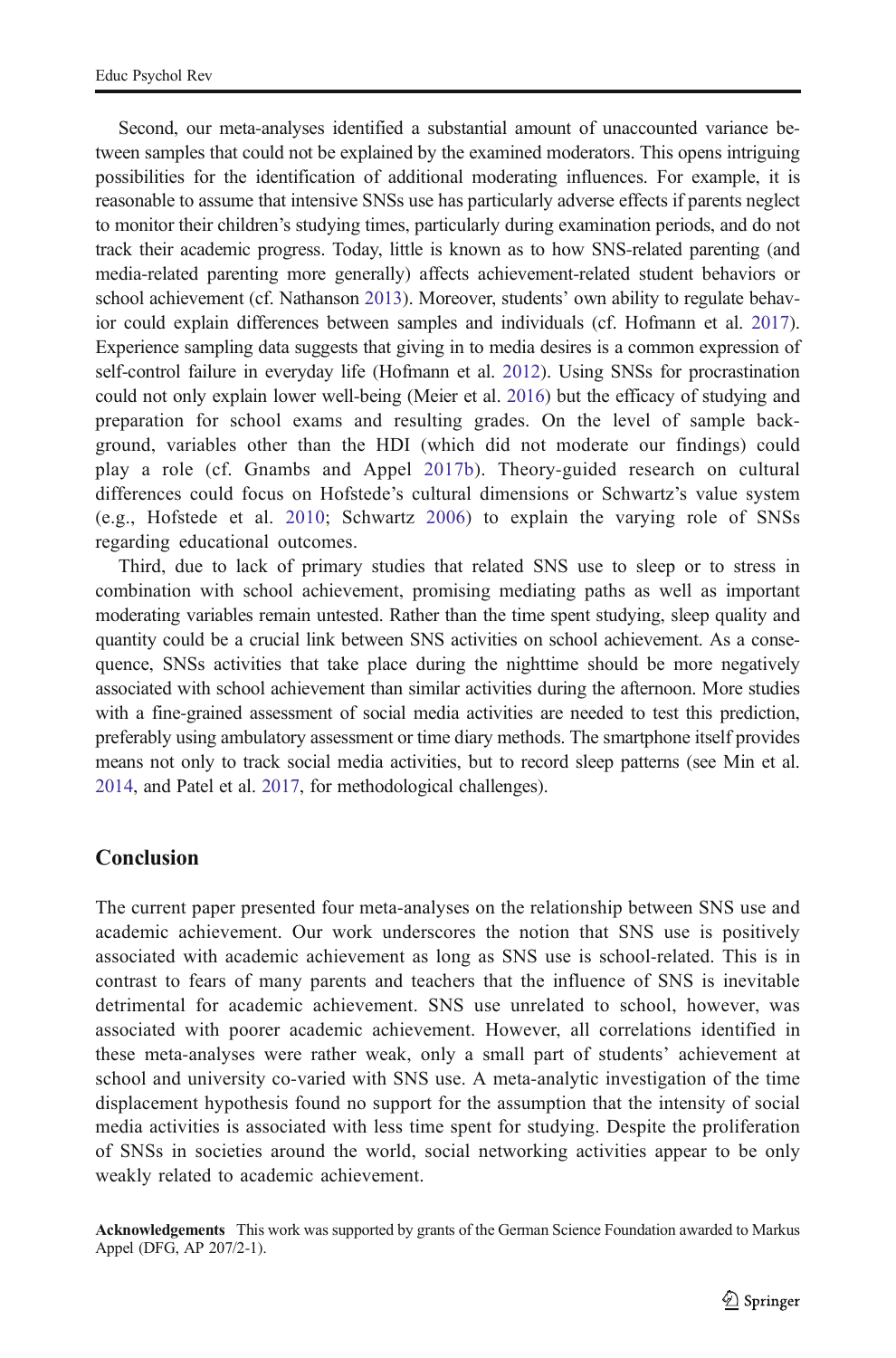### <span id="page-21-0"></span>**References**

References marked with \* were included in the meta-analyses.

- \*Abdulahi, A., Samadi, B., & Gharleghi, B. (2014). A study on the negative effects of social networking sites such as Facebook among Asia Pacific University scholars in Malaysia. *International Journal of Business* and Social Science, 5, 133–145.
- \*Abu-Shanab, E., & Al-Tarawneh, H. (2015). The influence of social networks on high school students' performance. International Journal of Web-Based Learning and Teaching Technologies, 10, 49–59. <https://doi.org/10.4018/IJWLTT.2015040104>.
- \*Adebiyi, A. A., Okuboyejo, S., Akinbode, M., Agboola, M. G., & Oni, A. A. (2015). Exploring social networking and university students' academic performance. Asian Journal of Information Technology, 14, 253–259. <https://doi.org/10.3923/ajit.2015.253.259>.
- \*Alexander, C. M. (2013). Facebook usage and academic achievement of high school students: a quantitative analysis (Doctoral dissertation). Pepperdine University, Malibu, CA. Retrieved from ProQuest Dissertations and Theses. (1112071638).
- Allen, M. S., Walter, E. E., & McDermott, M. S. (2017). Personality and sedentary behavior: a systematic review and meta-analysis. Health Psychology, 36, 255–263. <https://doi.org/10.1037/hea0000429>.
- \*Al-Menayes, J. J. (2015). Social media use, engagement and addiction as predictors of academic performance. International Journal of Psychological Studies, 7, 86–94. [https://doi.org/10.5539/ijps.v7n4p86.](https://doi.org/10.5539/ijps.v7n4p86)
- \*Asante, E., & Martey, E. (2015). Impact of social media usage on academic performance of tertiary institution students: Evidence from Accra & Tema Metropolis, Ghana. Journal of The International Association of Advanced Technology and Science, 16. Retrieved from <http://www.jiaats.com/Journals-Pdf/March-2015/jams/Jams-9.pdf>.
- Bargh, J. A., & McKenna, K. Y. (2004). The internet and social life. Annual Review of Psychology, 55, 573–590. <https://doi.org/10.1146/annurev.psych.55.090902.141922>.
- Bergh, D. D., Aguinis, H., Heavey, C., Ketchen, D. J., Boyd, B. K., Su, P., & Joo, H. (2016). Using meta-analytic structural equation modeling to advance strategic management research: guidelines and an empirical illustration via the strategic leadership-performance relationship. Strategic Management Journal, 37, 477-497. <https://doi.org/10.1002/smj.2338>.
- Bloxham, A. (2010). Social networking: teachers blame Facebook and Twitter for pupils' poor grades. The Telegraph. Retrieved from [http://www.telegraph.co.uk/education/educationnews/8142721/Social](http://www.telegraph.co.uk/education/educationnews/8142721/Social-networking-teachers-blame-Facebook-and-Twitter-for-pupils-poor-grades.html)[networking-teachers-blame-Facebook-and-Twitter-for-pupils-poor-grades.html](http://www.telegraph.co.uk/education/educationnews/8142721/Social-networking-teachers-blame-Facebook-and-Twitter-for-pupils-poor-grades.html).
- Borenstein, M., Hedges, L. V., Higgins, J. P. T., & Rothstein, H. R. (2005). Comprehensive meta-analysis [Computer software]. Englewood: Biostat.
- \*Brubaker, E. V. (2014). The relationship between Facebook™ activity and academic performance among African American students. (Doctoral dissertation). Liberty University, Lynchburg. Retrieved from [http://digitalcommons.liberty.edu/doctoral/664.](http://digitalcommons.liberty.edu/doctoral/664)
- \*Cepe, M. (2014). The effect of Facebook use, self-discipline and parenting styles on the academic achievement of high school and university students (Master's thesis). University of Canterbury, Christchurch, New Zealand. Retrieved from <http://ir.canterbury.ac.nz/handle/10092/9667>.
- Chassiakos, Y. L. R., Radesky, J., Christakis, D., Moreno, M. A., & Cross, C. (2016). Children and adolescents and digital media. Pediatrics, e20162593. [https://doi.org/10.1542/peds.2016-2593.](https://doi.org/10.1542/peds.2016-2593)
- Cheung, M. W. L. (2015). Meta-analysis: a structural equation modeling approach. Chichester: Wiley.
- Chou, C., Condron, L., & Belland, J. C. (2005). A review of the research on internet addiction. Educational Psychology Review, 17, 363–388. <https://doi.org/10.1007/s10648-005-8138-1>.
- Cochran, W. G. (1954). The combination of estimates from different experiments. Biometrics, 10, 101–129. [https://doi.org/10.2307/3001666.](https://doi.org/10.2307/3001666)
- Cohen, J. (1992). A power primer. Psychological Bulletin, 112, 155–159. [https://doi.org/10.1037//0033-](https://doi.org/10.1037//0033-2909.112.1.155) [2909.112.1.155.](https://doi.org/10.1037//0033-2909.112.1.155)
- \*Cohen, A. (2011). Higher education students' perspectives of the relevance of the online social networking site Facebook to education (Doctoral dissertation). Walden University, Minneapolis. Retrieved from ProQuest Dissertations and Theses. (3457229).
- Cole, J. S., & Gonyea, R. M. (2010). Accuracy of self-reported SAT and ACT test scores: Implications for research. Research in Higher Education, 51, 305–319. [https://doi.org/10.1007/s11162-009-9160-9.](https://doi.org/10.1007/s11162-009-9160-9)
- Coleman, J. S. (1988). Social capital in the creation of human capital. American Journal of Sociology, 94, 95– 120. [https://doi.org/10.1086/228943.](https://doi.org/10.1086/228943)
- Dewald, J. F., Meijer, A. M., Oort, F. J., Kerkhof, G. A., & Bögels, S. M. (2010). The influence of sleep quality, sleep duration and sleepiness on school performance in children and adolescents: a meta-analytic review. Sleep Medicine Reviews, 14, 179–189. [https://doi.org/10.1016/j.smrv.2009.10.004.](https://doi.org/10.1016/j.smrv.2009.10.004)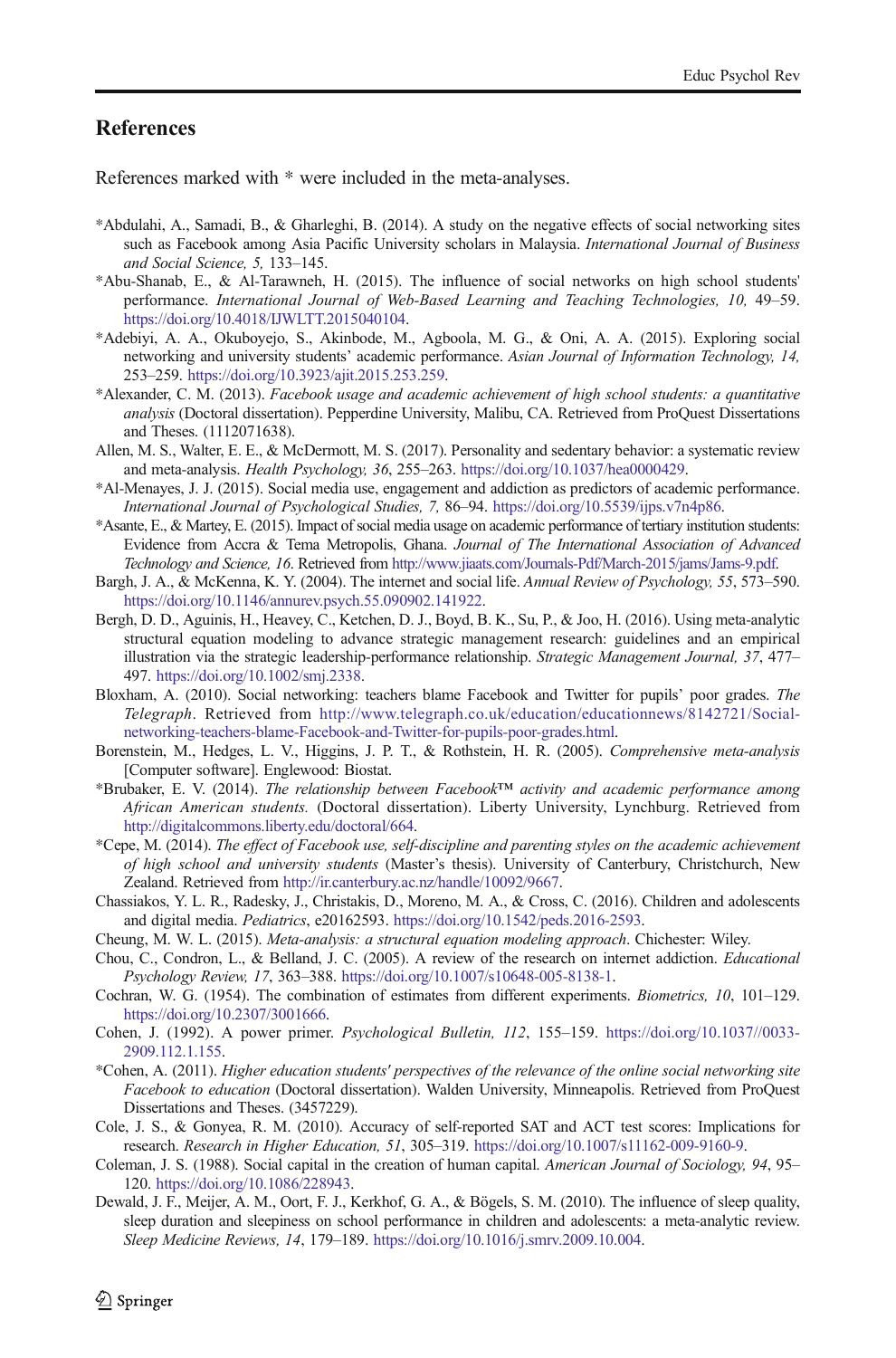- <span id="page-22-0"></span>Eckles, J. E., & Stradley, E. G. (2012). A social network analysis of student retention using archival data. Social Psychology of Education, 15, 165–180. [https://doi.org/10.1007/s11218-011-9173-z.](https://doi.org/10.1007/s11218-011-9173-z)
- Egger, M., Smith, G. D., Schneider, M., & Minder, C. (1997). Bias in meta-analysis detected by a simple, graphical test. British Medical Journal, 315, 629–634. <https://doi.org/10.1136/bmj.315.7109.629>.
- Ellison, N. B., Steinfield, C., & Lampe, C. (2007). The benefits of Facebook "friends": social capital and college students' use of online social network sites. Journal of Computer-Mediated Communication, 12, 1143–1168. [https://doi.org/10.1111/j.1083-6101.2007.00367.x.](https://doi.org/10.1111/j.1083-6101.2007.00367.x)
- Facebook Inc. (2016). Facebook Q3 2016 results. Retrieved from investor.[fb.com](http://fb.com).
- Ferguson, C. J. (2015). Do angry birds make for angry children? A meta-analysis of video game influences on children's and adolescents' aggression, mental health, prosocial behavior, and academic performance. Perspectives on Psychological Science, 10, 646–666. <https://doi.org/10.1177/1745691615593353>.
- Fox, J., & Moreland, J. J. (2015). The dark side of social networking sites: An exploration of the relational and psychological stressors associated with Facebook use and affordances. Computers in Human Behavior, 45, 168–176. [https://doi.org/10.1016/j.chb.2014.11.083.](https://doi.org/10.1016/j.chb.2014.11.083)
- Gnambs, T., & Appel, M. (2017a). Is computer gaming associated with cognitive abilities? A population study among German adolescents. Intelligence, 61, 18-28. <https://doi.org/10.1016/j.intell.2016.12.004>.
- Gnambs, T., & Appel, M. (2017b). Narcissism and social networking behavior: a meta-analysis. *Journal of* Personality. Advance online publication. <https://doi.org/10.1111/jopy.12305>.
- \*Golub, T. L., & Miloloža, M. (2010). Facebook, academic performance, multitasking and self-esteem. In 10th Special Focus Symposium on ICESKS: Information, Communication and Economic Sciences in the Knowledge Society. Retrieved from <http://citeseerx.ist.psu.edu/viewdoc/summary?>. 10.1.1.473.7697.
- \*Gray, R., Vitak, J., Easton, E. W., & Ellison, N. B. (2013). Examining social adjustment to college in the age of social media: factors influencing successful transitions and persistence. Computers & Education, 67, 193– 207. <https://doi.org/10.1016/j.compedu.2013.02.021>.
- Hargittai, E., & Hsieh, Y. L. P. (2010). Predictors and consequences of differentiated practices on social network sites. Information, Communication & Society, 13, 515–536. <https://doi.org/10.1080/13691181003639866>.
- \*Hasnain, H., Nasreen, A., & Ijaz, H. (2015). Impact of social media usage on academic performance of university students. In 2nd International Research Management & Innovation Conference (IRMIC). Langkawi, Malaysia. Retrieved from [http://rmc.kuis.edu.my/irmic/wp-content/uploads/2014/12/IMPACT-](http://rmc.kuis.edu.my/irmic/wp-content/uploads/2014/12/IMPACT-OF-SOCIAL-MEDIA-USAGE-ON-ACADEMIC-PERFORMANCE-OF-UNIVERSITY-STUDENTS.pdf)[OF-SOCIAL-MEDIA-USAGE-ON-ACADEMIC-PERFORMANCE-OF-UNIVERSITY-STUDENTS.pdf.](http://rmc.kuis.edu.my/irmic/wp-content/uploads/2014/12/IMPACT-OF-SOCIAL-MEDIA-USAGE-ON-ACADEMIC-PERFORMANCE-OF-UNIVERSITY-STUDENTS.pdf)
- Hattie, J. (2011). Visible learning for teachers. Routledge.
- Hattie, J. (2015). The applicability of visible learning to higher education. Scholarship of Teaching and Learning in Psychology, 1, 79–91. <https://doi.org/10.1037/stl0000021>.
- Hedges, L. V., & Pigott, T. D. (2004). The power of statistical tests for moderators in meta-analysis. Psychological Methods, 9, 426–445. [https://doi.org/10.1037/1082-989X.9.4.426.](https://doi.org/10.1037/1082-989X.9.4.426)
- Hedges, L. V., & Vevea, J. L. (1998). Fixed-and random-effects models in meta-analysis. Psychological Methods, 3, 486–504. [https://doi.org/10.1037/1082-989X.3.4.486.](https://doi.org/10.1037/1082-989X.3.4.486)
- \*Helton, B. (2011). The effects of Facebook habits on academic success (Course paper). LaGrange College. Retrieved from <http://www.lagrange.edu/academics/citations/2011/index.html>.
- Higgins, J. P. T., Thompson, S. G., Deeks, J. J., & Altman, D. G. (2003). Measuring inconsistency in metaanalyses. British Medical Journal, 327, 557–560. [https://doi.org/10.1136/bmj.327.7414.557.](https://doi.org/10.1136/bmj.327.7414.557)
- \*Hirsh, O. (2012). The relationship of Twitter use to students' engagement and academic performance in online classes at an urban community college (Doctoral dissertation). Walden University, Minneapolis, MN. Retrieved from ProQuest Dissertations and Theses. (3545578).
- Hofmann, W., Vohs, K. D., & Baumeister, R. F. (2012). What people desire, feel conflicted about, and try to resist in everyday life. Psychological Science, 23, 582–588. <https://doi.org/10.1177/0956797612437426>.
- Hofmann, W., Reinecke, L., Meier, A., & Oliver, M. B. (2017). Of sweet temptations and bitter aftertaste: selfcontrol as a moderator of the effects of media use on well-being. In L. Reinecke & M. B. Oliver (Eds.), Handbook of media use and well-being: international perspectives on theory and research on positive media effects (pp. 211–222). New York: Routledge.
- Hofstede, G., Hofstede, G. J., & Minkov, M. (2010). Cultures and organizations. New York: McGraw Hill.
- \*Huang, H. (2014). Social media generation in urban China. Berlin: Springer.
- \*Hyatt, R. Y. (2011). The influence of time spent by students engaged in co-curricular involvement, online social networking and studying and doing coursework on their academic achievement (Doctoral dissertation). University of South Florida, Tampa. Retrieved from <http://scholarcommons.usf.edu/etd/3417>.
- \*Iorliam, A., & Ode, E. (2014). The impact of social network usage on university students' academic performance: a case study of Benue State University Makurdi, Nigeria. International Journal on Computer Science and Engineering, 6, 275–279. Retrieved from [http://www.enggjournals.](http://www.enggjournals.com/ijcse/doc/IJCSE14-06-07-099.pdf) [com/ijcse/doc/IJCSE14-06-07-099.pdf](http://www.enggjournals.com/ijcse/doc/IJCSE14-06-07-099.pdf).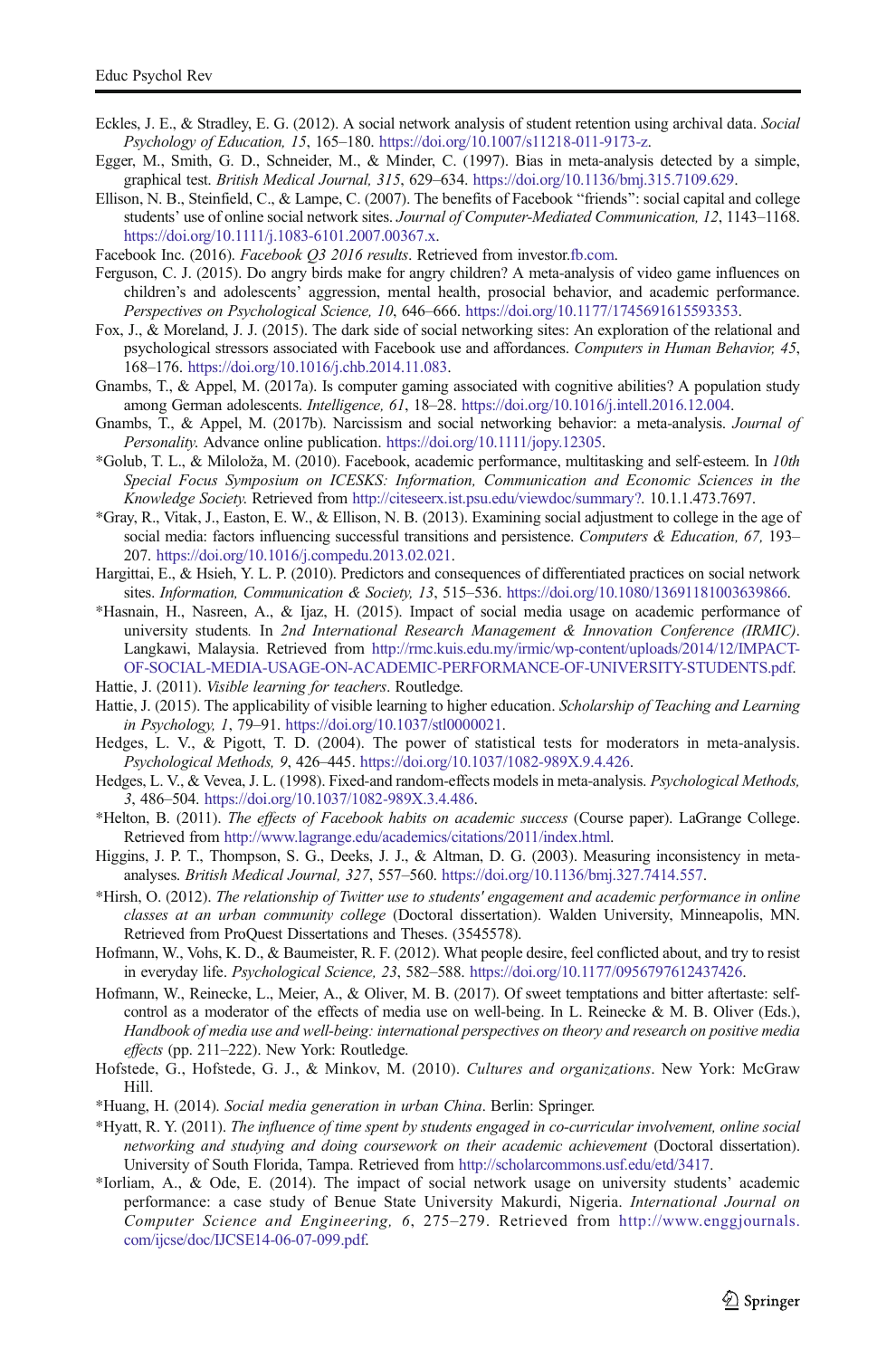- <span id="page-23-0"></span>\*Jacobsen, W. C., & Forste, R. (2011). The wired generation: academic and social outcomes of electronic media use among university students. Cyberpsychology, Behavior and Social Networking, 14, 275–280. [https://doi.](https://doi.org/10.1089/cyber.2010.0135) [org/10.1089/cyber.2010.0135](https://doi.org/10.1089/cyber.2010.0135).
- \*Jamil, S., Zehra, F., Naqvi, R., & Bhamani, S. (2013). Impact of Facebook intensity on academic grades of private university students. In 2013 5th International Conference on Information & Communication Technologies (ICICT) (pp. 1–10). [https://doi.org/10.1109/ICICT.2013.6732786.](https://doi.org/10.1109/ICICT.2013.6732786)
- Johnson, D. W. (1981). Student-student interaction: The neglected variable in education. Educational Research, 10, 5–10.
- \*Junco, R. (2012a). Too much face and not enough books: the relationship between multiple indices of Facebook use and academic performance. Computers in Human Behavior, 28, 187–198. [https://doi.org/10.1016/j.](https://doi.org/10.1016/j.chb.2011.08.026) [chb.2011.08.026](https://doi.org/10.1016/j.chb.2011.08.026).
- \*Junco, R. (2012b). In-class multitasking and academic performance. Computers in Human Behavior, 28, 2236– 2243. <https://doi.org/10.1016/j.chb.2012.06.031>.
- \*Junco, R. (2015). Student class standing, Facebook use, and academic performance. Journal of Applied Developmental Psychology, 36, 18–29. <https://doi.org/10.1016/j.appdev.2014.11.001>.
- \*Junco, R., & Cotten, S. R. (2012). No A 4 U: the relationship between multitasking and academic performance. Computers & Education, 59, 505–514. <https://doi.org/10.1016/j.compedu.2011.12.023>.
- \*Karpinski, A. C., Kirschner, P. A., Ozer, I., Mellott, J. A., & Ochwo, P. (2013). An exploration of social networking site use, multitasking, and academic performance among United States and European university students. Computers in Human Behavior, 29, 1182–1192. <https://doi.org/10.1016/j.chb.2012.10.011>.
- \*Khan, M. L., Wohn, D. Y., & Ellison, N. B. (2014). Actual friends matter: an internet skills perspective on teens' informal academic collaboration on Facebook. Computers & Education, 79, 138–147. [https://doi.](https://doi.org/10.1016/j.compedu.2014.08.001) [org/10.1016/j.compedu.2014.08.001.](https://doi.org/10.1016/j.compedu.2014.08.001)
- Kirschbaum, C., Wolf, O. T., May, M., & Wippich, W. (1996). Stress- and treatment-induced elevations of cortisol levels associated with impaired declarative memory in healthy adults. Life Sciences, 58, 1475–1483. [https://doi.org/10.1016/0024-3205\(96\)00118-X](https://doi.org/10.1016/0024-3205(96)00118-X).
- Kirschner, P. A., & Karpinski, A. C. (2010). Facebook® and academic performance. Computers in Human Behavior, 26, 1237–1245. <https://doi.org/10.1016/j.chb.2010.03.024>.
- Krippendorff, K. (1970). Bivariate agreement coefficients for reliability of data. Sociological Methodology, 2, 139–150. <https://doi.org/10.2307/270787>.
- Kuncel, N. R., Credé, M., & Thomas, L. L. (2005). The validity of self-reported grade point averages, class ranks, and test scores: a meta-analysis and review of the literature. Review of Educational Research, 75, 63– 82. [https://doi.org/10.3102/00346543075001063.](https://doi.org/10.3102/00346543075001063)
- Kuss, D. J., & Griffiths, M. D. (2011a). Online social networking and addiction: a review of the psychological literature. International Journal of Environmental Research and Public Health, 8, 3528–3552. [https://doi.](https://doi.org/10.3390/ijerph8093528) [org/10.3390/ijerph8093528.](https://doi.org/10.3390/ijerph8093528)
- Kuss, D. J., & Griffiths, M. D. (2011b). Excessive online social networking: can adolescents become addicted to Facebook? Education and Health, 29, 63–66.
- \*Lampe, C., Wohn, D. Y., Vitak, J., Ellison, N. B., & Wash, R. (2011). Student use of Facebook for organizing collaborative classroom activities. International Journal of Computer-Supported Collaborative Learning, 6, 329–347. [https://doi.org/10.1007/s11412-011-9115-y.](https://doi.org/10.1007/s11412-011-9115-y)
- \*Lee, R. B., Baring, R. V., & Maria, M. A. S. (2016). Gender variations in the effects of number of organizational memberships, number of social networking sites, and grade-point average on global social responsibility in Filipino university students. Europe's Journal of Psychology, 12, 191-202. <https://doi.org/10.5964/ejop.v12i1.1040>.
- \*Leelathakul, N., & Chaipah, K. (2013). Quantitative effects of using Facebook as a learning tool on students' performance. In 2013 10th International Joint Conference on Computer Science and Software Engineering (JCSSE) (pp. 87–92). <https://doi.org/10.1109/JCSSE.2013.6567325>.
- \*Leung, L. (2015). A panel study on the effects of social media use and internet connectedness on academic performance and social support. International Journal of Cyber Behavior, Psychology and Learning, 5, 1– 16. [https://doi.org/10.4018/ijcbpl.2015010101.](https://doi.org/10.4018/ijcbpl.2015010101)
- Levenson, J. C., Shensa, A., Sidani, J. E., Colditz, J. B., & Primack, B. A. (2016). The association between social media use and sleep disturbance among young adults. Preventive Medicine, 85, 36–41. [https://doi.](https://doi.org/10.1016/j.ypmed.2016.01.001) [org/10.1016/j.ypmed.2016.01.001.](https://doi.org/10.1016/j.ypmed.2016.01.001)
- Lipsey, M. W., & Wilson, D. B. (2001). Practical meta-analysis. Beverly Hills: Sage.
- Meier, A., Reinecke, L., & Meltzer, C. E. (2016). "Facebocrastination"? Predictors of using Facebook for procrastination and its effects on students' well-being. Computers in Human Behavior, 64, 65–76. [https://doi.](https://doi.org/10.1016/j.chb.2016.06.011) [org/10.1016/j.chb.2016.06.011](https://doi.org/10.1016/j.chb.2016.06.011).
- \*Michikyan, M., Subrahmanyam, K., & Dennis, J. (2015). Facebook use and academic performance among college students: a mixed-methods study with a multi-ethnic sample. Computers in Human Behavior, 45, 265–272. [https://doi.org/10.1016/j.chb.2014.12.033.](https://doi.org/10.1016/j.chb.2014.12.033)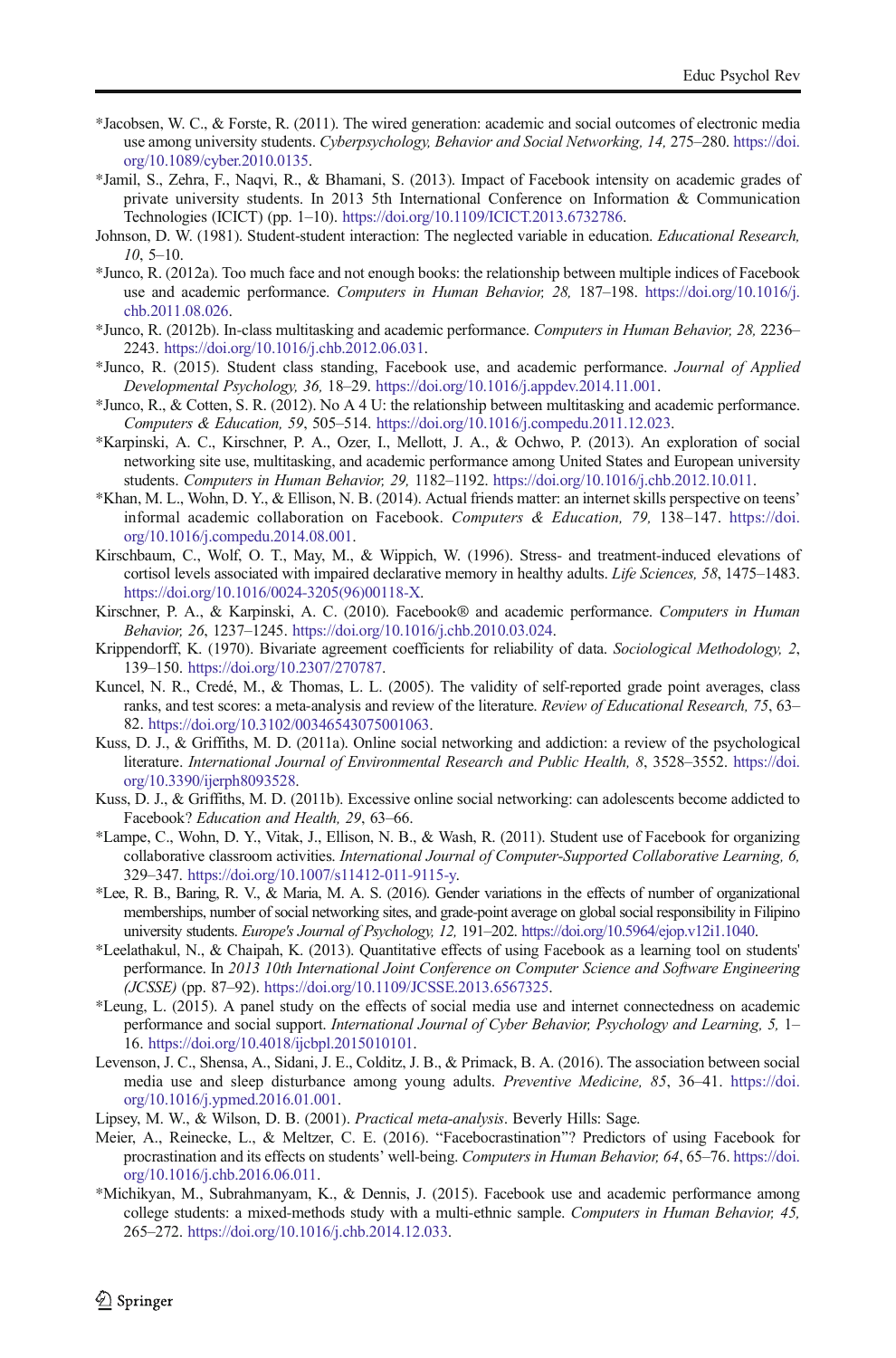- <span id="page-24-0"></span>Min, J. K., Doryab, A., Wiese, J., Amini, S., Zimmerman, J., & Hong, J. I. (2014). Toss'n'turn: smartphone as sleep and sleep quality detector. In *Proceedings of the SIGCHI Conference on Human Factors in Computing* Systems (pp. 477–486). ACM. [https://doi.org/10.1145/2556288.2557220.](https://doi.org/10.1145/2556288.2557220)
- Moher, D., Liberati, A., Tetzlaff, J., Altman, D. G., & The PRISMA Group. (2009). Preferred reporting items for systematic reviews and meta-analyses: the PRISMA statement. Public Library of Science Medicine, 6(7), e1000097. <https://doi.org/10.1371/journal.pmed.1000097>.
- \*Moon, A. L. (2011). The impact of Facebook on undergraduate academic performance: implications for educational leaders (Unpublished doctoral dissertation). Central Michigan University, Mount Pleasant. Retrieved from [http://condor.cmich.edu/cdm/singleitem/collection/p1610-01coll1/id/3528](http://condor.cmich.edu/cdm/singleitem/collection/p1610-01coll1/id/3528/rec/11) [/rec/11.](http://condor.cmich.edu/cdm/singleitem/collection/p1610-01coll1/id/3528/rec/11)
- Nathanson, A. I. (2013). Media and the family context. In D. Lemish (Ed.), *Handbook of children, adolescents*, and media (pp. 299–306). New York: Routledge.
- \*Negussie, N., & Ketema, G. (2014). Relationship between Facebook practice and academic performance of university students. Asian Journal of Humanities and Social Sciences, 2, 1–7. Retrieved from [http://ajhss.](http://ajhss.org/pdfs/Vol2Issue2/4.pdf) [org/pdfs/Vol2Issue2/4.pdf](http://ajhss.org/pdfs/Vol2Issue2/4.pdf).
- \*Ng, S. F., Zakaria, R., Lai, S. M., & Confessore, G. J. (2015). A study of time use and academic achievement among secondary-school students in the state of Kelantan, Malaysia. *International Journal of Adolescence* and Youth, 1–16. [https://doi.org/10.1080/02673843.2013.862733.](https://doi.org/10.1080/02673843.2013.862733)
- Nie, N. H. (2001). Sociability, interpersonal relations, and the internet: reconciling conflicting findings. American Behavioral Scientist, 45, 420–435. <https://doi.org/10.1177/00027640121957277>.
- \*O'Brien, S. J. (2011). Facebook and other Internet use and the academic performance of college students (Unpublished doctoral thesis). Temple University, Philadelphia. Retrieved from ProQuest Dissertations and Theses. (3457926).
- Ogedebe, P. M., Emmanuel, J. A., & Musa, Y. (2012). A survey on Facebook and academic performance in Nigeria universities. International Journal of Engineering Research and Applications, 2, 788–797 Retrieved from [http://www.ijera.com/pages/v2no4.html.](http://www.ijera.com/pages/v2no4.html)
- Olufadi, Y. (2015). A configurational approach to the investigation of the multiple paths to success of students through mobile phone use behaviors. Computers & Education, 86, 84–104. [https://doi.org/10.1016/j.](https://doi.org/10.1016/j.compedu.2015.03.005) [compedu.2015.03.005.](https://doi.org/10.1016/j.compedu.2015.03.005)
- \*Ozer, I. (2014). Facebook addiction, intensive social networking site use, multitasking and academic performance among university students in the United States, Europe and Turkey: a multigroup structural equation modelling approach (Doctoral dissertation). Kent State University, Kent. Retrieved from [http://rave.ohiolink.](http://rave.ohiolink.edu/etdc/view?acc_num=kent1403276756) [edu/etdc/view?acc\\_num=kent1403276756](http://rave.ohiolink.edu/etdc/view?acc_num=kent1403276756).
- \*Pasek, J., More, E., & Hargittai, E. (2009). Facebook and academic performance: reconciling a media sensation with data. First Monday, 14. <https://doi.org/10.5210/fm.v14i5.2498>.
- Patel, P., Kim, J. Y., & Brooks, L. J. (2017). Accuracy of a smartphone application in estimating sleep in children. Sleep and Breathing, 21, 505–511. <https://doi.org/10.1007/s11325-016-1425-x>.
- Peterson, R. A., & Brown, S. P. (2005). On the use of beta coefficients in meta-analysis. Journal of Applied Psychology, 90, 175–181. [https://doi.org/10.1037/0021-9010.90.1.175.](https://doi.org/10.1037/0021-9010.90.1.175)
- Pillai, V., Roth, T., Mullins, H. M., & Drake, C. L. (2014). Moderators and mediators of the relationship between stress and insomnia: stressor chronicity, cognitive intrusion, and coping. Sleep, 37, 1199–1208. [https://doi.](https://doi.org/10.5665/sleep.3838) [org/10.5665/sleep.3838](https://doi.org/10.5665/sleep.3838).
- Poropat, A. E. (2009). A meta-analysis of the five-factor model of personality and academic performance. Psychological Bulletin, 135, 322–338. [https://doi.org/10.1037/a0014996.](https://doi.org/10.1037/a0014996)
- Putnam, R. D. (2000). Bowling alone: The collapse and revival of American community. New York: Touchstone.
- \*Ravizza, S. M., Hambrick, D. Z., & Fenn, K. M. (2014). Non-academic internet use in the classroom is negatively related to classroom learning regardless of intellectual ability. Computers & Education, 78, 109– 114. <https://doi.org/10.1016/j.compedu.2014.05.007.>
- Resnick, P. (2001). Beyond bowling together: sociotechnical capital. In J. Carroll (Ed.), HCI in the new millennium (pp. 647–672). New York: Addison Wesley.
- Richardson, M., Abraham, C., & Bond, R. (2012). Psychological correlates of university students' academic performance: a systematic review and meta-analysis. Psychological Bulletin, 138, 353–387. [https://doi.](https://doi.org/10.1037/a0026838) [org/10.1037/a0026838.](https://doi.org/10.1037/a0026838)
- Robles, T. F., Slatcher, R. B., Trombello, J. M., & McGinn, M. M. (2014). Marital quality and health: a metaanalytic review. Psychological Bulletin, 140, 140–187. [https://doi.org/10.1037/a0031859.](https://doi.org/10.1037/a0031859)
- \*Rosen, L. D., Carrier, L. M., & Cheever, N. A. (2013). Facebook and texting made me do it: media-induced task-switching while studying. Computers in Human Behavior, 29, 948–958. [https://doi.org/10.1016/j.](https://doi.org/10.1016/j.chb.2012.12.001.) [chb.2012.12.001.](https://doi.org/10.1016/j.chb.2012.12.001.)
- Rosenthal, R. (1979). The file drawer problem and tolerance for null results. Psychological Bulletin, 86, 638– 641. <https://doi.org/10.1037/0033-2909.86.3.638>.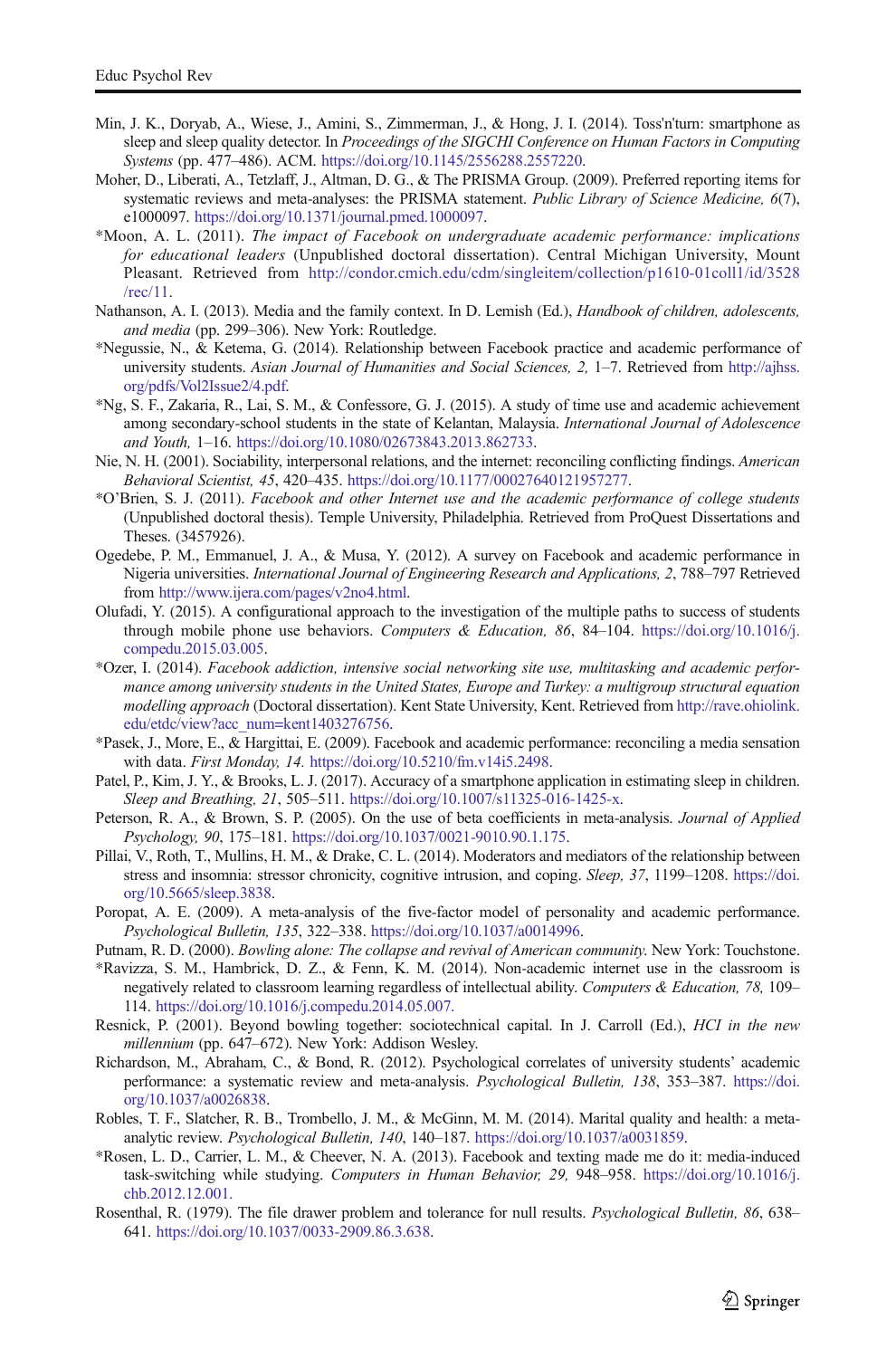- <span id="page-25-0"></span>Rosenthal, R., & DiMatteo, M. R. (2001). Meta-analysis: recent developments in quantitative methods for literature reviews. Annual Review of Psychology, 52, 59–82. [https://doi.org/10.1146/annurev.psych.52.1.59.](https://doi.org/10.1146/annurev.psych.52.1.59)
- Rosseel, Y. (2012). Lavaan: an R package for structural equation modeling. Journal of Statistical Software, 48, 1–36. [10.18637/jss.v048.i02.](https://doi.org/10.18637/jss.v048.i02)
- Rothstein, H. R., & Bushman, B. J. (2015). Methodological and reporting errors in meta-analytic reviews make other meta-analysts angry. A commentary on Ferguson (2015). Perspectives on Psychological Science, 10, 677–679. [https://doi.org/10.1177/1745691615592235.](https://doi.org/10.1177/1745691615592235)
- \*Rouis, S. (2012). Impact of cognitive absorption on Facebook on students' achievement. Cyberpsychology, Behavior, and Social Networking, 15, 296–303. <https://doi.org/10.1089/cyber.2011.0390.>
- \*Rouis, S., Limayem, M., & Salehi-Sangari, E. (2011). Impact of Facebook usage on students' academic achievement: role of self-regulation and trust. Electronic Journal of Research in Educational Psychology, 9, 961–994.
- Sánchez-Meca, J., & Marín-Martínez, F. (1997). Homogeneity tests in meta-analysis: a Monte Carlo comparison of statistical power and type I error. Quality & Quantity, 31, 385–399. [https://doi.org/10.1023](https://doi.org/10.1023/A:1004298118485) [/A:1004298118485.](https://doi.org/10.1023/A:1004298118485)
- Schwartz, S. H. (2006). A theory of cultural value orientations: explication and applications. Comparative Sociology, 5, 137–182. [https://doi.org/10.1163/156913306778667357.](https://doi.org/10.1163/156913306778667357)
- \*Sendurur, P., Sendurur, E., & Yilmaz, R. (2015). Examination of the social network sites usage patterns of preservice teachers. Computers in Human Behavior, 51, 188–194. <https://doi.org/10.1016/j.chb.2015.04.052>.
- \*Sereetrakul, W. (2013). Student's Facebook usage and academic achievement: a case study of private university in Thailand. In International Conference on Cognition and Exploratory Learning in the Digital Age (CELDA 2013) (pp. 40–46). Fort Worth. Retrieved from [http://eric.ed.gov/?id=ED562224.](http://eric.ed.gov/?id=ED562224)
- Shaw, E. J., & Mattern, K. D. (2009). Examining the accuracy of self-reported high school grade point average. College board research report no. 2009–5. New York: The College Board.
- \*Sinafar, M., Faridi, E., & Karamipour, M. R. (2015). Studying the relationship between social networking with the first grade intermediate students' educational achievement in male gifted program schools, Zanjan, Region 1. Technical Journal of Engineering and Applied Sciences, 5, 549–553. Retrieved from [http://tjeas.](http://tjeas.com/wp-content/uploads/2015/12/) [com/wp-content/uploads/2015/12/.](http://tjeas.com/wp-content/uploads/2015/12/)
- Sobaih, A. E. E., Moustafa, M. A., Ghandforoush, P., & Khan, M. (2016). To use or not to use? Social media in higher education in developing countries. Computers in Human Behavior, 58, 296-305. [https://doi.](https://doi.org/10.1016/j.chb.2016.01.002) [org/10.1016/j.chb.2016.01.002.](https://doi.org/10.1016/j.chb.2016.01.002)
- Stewart, J. B. (2016). Facebook has 50 minutes of your time each day. It wants more. The New York Times. Retrieved from [http://www.nytimes.com/2016/05/06/business/facebook-bends-the-rules-of-audience](http://www.nytimes.com/2016/05/06/business/facebook-bends-the-rules-of-audience-engagement-to-its-advantage.html)[engagement-to-its-advantage.html](http://www.nytimes.com/2016/05/06/business/facebook-bends-the-rules-of-audience-engagement-to-its-advantage.html).
- \*Swang, M. D. (2011). From Facebook to gradebook: An examination of the relationship between teen use of social networking sites and academic achievement (Doctoral dissertation). The University of Southern Mississippi, Hattiesburg. Retrieved from ProQuest Dissertations and Theses. (3491814).
- Tokunaga, R. S. (2016). An examination of functional difficulties from internet use: media habit and displacement theory explanations. Human Communication Research, 42, 339-370. [https://doi.org/10.1111](https://doi.org/10.1111/hcre.12081) [/hcre.12081](https://doi.org/10.1111/hcre.12081).
- Trapp, K. (2016). Effects of Facebook on teenagers: positive and negative. Wehavekids. Com. Retrieved from [https://wehavekids.com/parenting/Teens-and-Facebook.](https://wehavekids.com/parenting/Teens-and-Facebook)
- United Nations Development Program. (2014). Human Development Report 2014. New York: United Nations Development Program.
- van der Schuur, W. A., Baumgartner, S. E., Sumter, S. R., & Valkenburg, P. M. (2015). The consequences of media multitasking for youth: a review. Computers in Human Behavior, 53, 204–215. [https://doi.](https://doi.org/10.1016/j.chb.2015.06.035) [org/10.1016/j.chb.2015.06.035.](https://doi.org/10.1016/j.chb.2015.06.035)
- van Geel, M., Vedder, P., & Tanilon, J. (2014). Relationship between peer victimization, cyberbullying, and suicide in children and adolescents: a meta-analysis. JAMA Pediatrics, 168, 435-442. [https://doi.](https://doi.org/10.1001/jamapediatrics.2013.4143) [org/10.1001/jamapediatrics.2013.4143](https://doi.org/10.1001/jamapediatrics.2013.4143).
- \*Walsh, J. L., Fielder, R. L., Carey, K. B., & Carey, M. P. (2013). Female college students' media use and academic outcomes: results from a longitudinal cohort study. *Emerging Adulthood*, 1, 219–232. [https://doi.](https://doi.org/10.1177/2167696813479780.) [org/10.1177/2167696813479780.](https://doi.org/10.1177/2167696813479780.)
- \*Wang, J. (2013). What higher educational professionals need to know about today's students: online social networks. The Turkish Online Journal of Educational Technology, 12, 180–193. Retrieved from [http://www.](http://www.tojet.net/articles/v12i3/12316.pdf) [tojet.net/articles/v12i3/12316.pdf](http://www.tojet.net/articles/v12i3/12316.pdf).
- Williams, A. (2015). Move over, millennials, here comes Generation Z. The New York Times. Retrieved from [http://www.nytimes.com/2015/09/20/fashion/ move-over-millennials-here-comes-generation-z.html.](http://www.nytimes.com/2015/09/20/fashion/%20move-over-millennials-here-comes-generation-z.html)